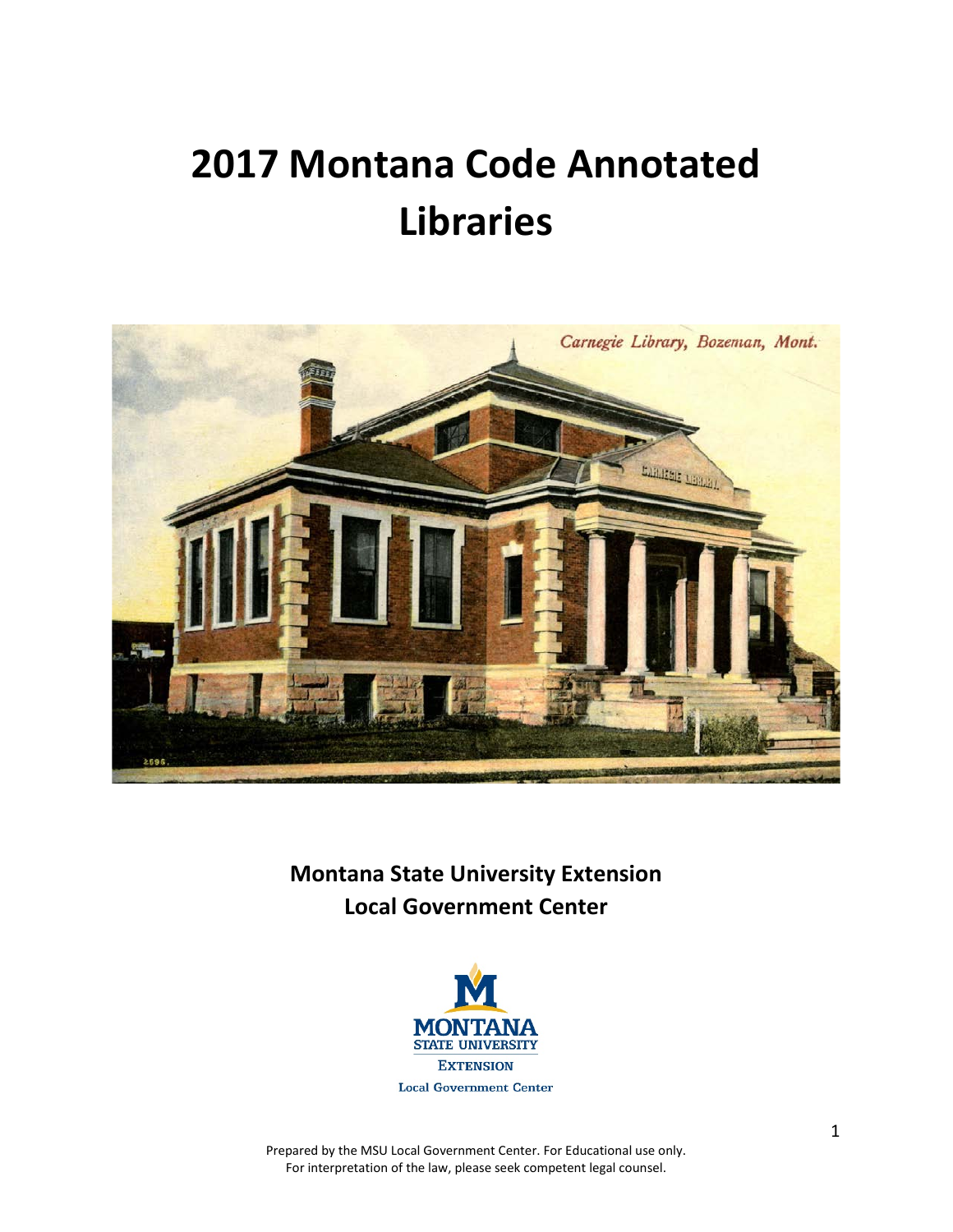# **Montana Code Annotated 2015 Title 22. LIBRARIES, ARTS, AND ANTIQUITIES CHAPTER 1. LIBRARIES Part 3. Free Public Libraries**

**22-1-301. Definitions.** Unless otherwise provided, the following definitions apply in this

part:

(1) "City" means city or town.

(2) "Commission" means the state library commission.

(3) "Public library" means a library created under:

(a) 22-1-303 through 22-1-317 that provides library services to the public by means of central facilities, branch facilities, or bookmobiles; or

(b) Title 7.

**History: En. Sec. 11, Ch. 260, L. 1967; R.C.M. 1947, 44-227; amd. Sec. 8, Ch. 670, L. 1989; amd. Sec. 1, Ch. 356, L. 1991; amd. Sec. 1, Ch. 47, L. 2009.** 

#### **Case Notes:**

*Authority of Board of Trustees to Determine Compensation of Public Library Employees:* The plain language of 22-1-310 grants a public library board of trustees, not the county, the authority to determine the salaries and compensation of library employees. Bd. of Trustees, Butte-Silver Bow Public Library v. Butte-Silver Bow County, 2009 MT 389, 353 M 326, 221 P3d 1175 (2009).

**22-1-302. Purpose.** It is the purpose of this part to encourage the establishment, adequate financing, and effective administration of free public libraries in this state to give the people of Montana the fullest opportunity to **enrich** and **inform** themselves through reading. **History: En. Sec. 1, Ch. 260, L. 1967; R.C.M. 1947, 44-218.** 

**22-1-303. Creation of public library.** A public library may be established in any county or city in any of the following ways:

(1) The governing body of any county or city desiring to establish and maintain a public library may pass and enter upon its minutes a resolution to the effect that a free public library is established under the provision of Montana laws relating to public libraries.

(2) A public library may be established by a **petition that is signed by not less than 10%** of the resident taxpayers whose names appear upon the last-completed assessment roll of the city or county and that is filed with the governing body requesting the establishment of a public library. The governing body of a city or county shall set a time of meeting at which it may by resolution establish a public library. The governing body shall give notice of the contemplated action in a newspaper of general circulation for 2 consecutive weeks giving the date and place of the meeting at which the contemplated action is proposed to be taken.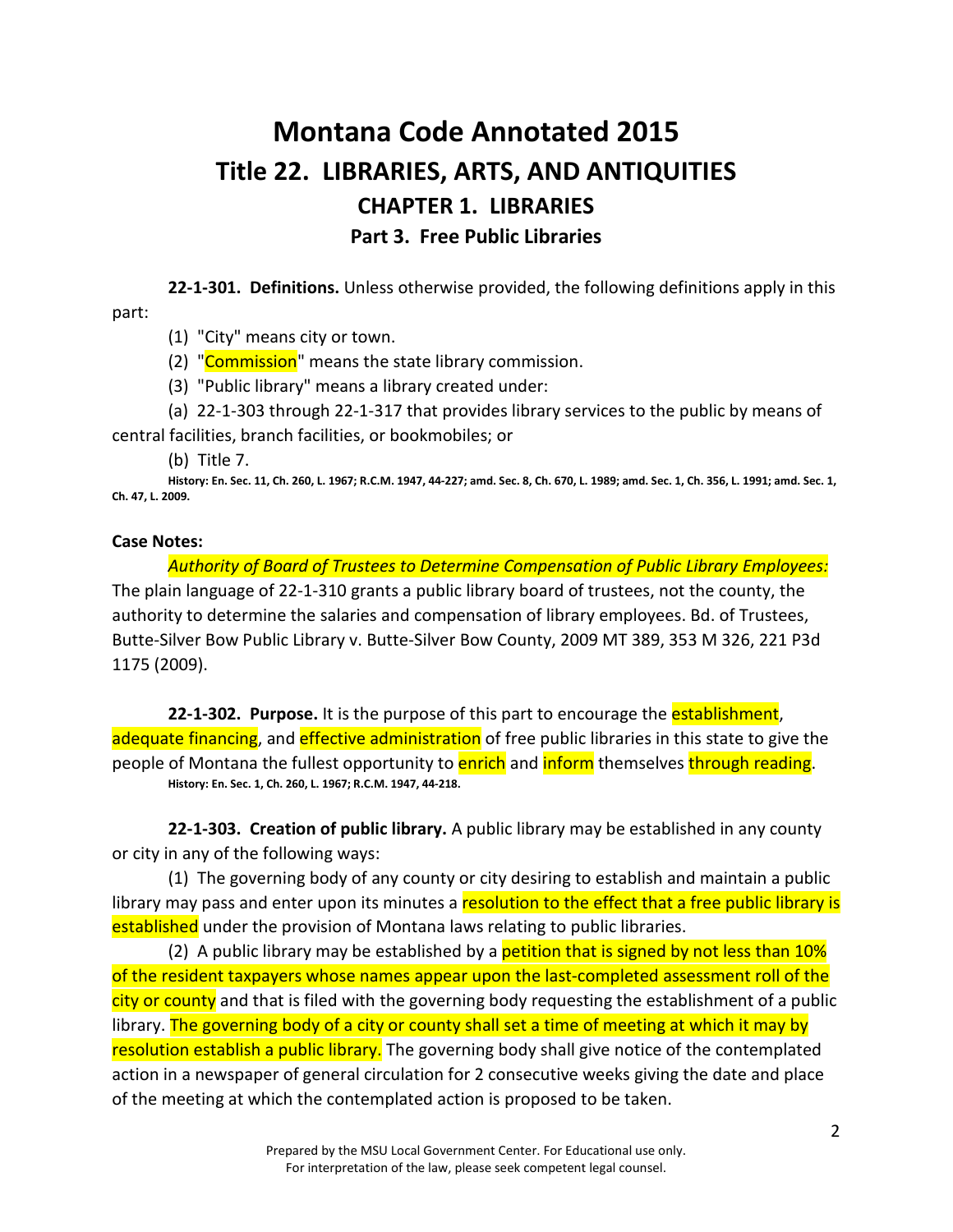(3) (a) Upon a petition being filed with the governing body and signed by not less than 5% of the resident taxpayers of any city or county requesting an election, the governing body shall submit to a vote of the qualified electors at the next general election the question of whether a free public library is to be established.

(b) If a petition is submitted for a city, the petition must be signed by resident taxpayers of the city.

(c) If a petition is submitted to the county commissioners of a county asking for the establishment of a county library, the petition must be signed by resident taxpayers of the county who reside outside the corporate limits of an incorporated city that is located in the county and that may already have established a free public library for the city.

(d) If the petition specifically asks that a special election be called and the petition is signed by 35% of the resident freeholders affected by the petition, then the governing body shall, upon receipt of the petition, immediately set a date for a special election. The special election must be held in conjunction with a regular or primary election.

(e) If at the election a majority of the electors voting on the question vote in favor of the establishment of a library, the governing body shall immediately take the necessary steps to establish and maintain the library or to contract with any city or county for library service to be rendered to the inhabitants of the city or county.

**History: En. Sec. 2, Ch. 260, L. 1967; amd. Sec. 1, Ch. 263, L. 1969; R.C.M. 1947, 44-219; amd. Sec. 65, Ch. 387, L. 1995.** 

# **Attorney General Opinions:**

*City Property -- Exemption from County Library Tax Levy:* When a city and county have entered into an agreement under which the city provides a building and services for a branch of the county library, the city's withdrawal from the agreement alone does not allow the city to exempt city property from the county library tax levy pursuant to 22-1-313. Instead, the city must create or have its own existing "tax-supported public library" and must notify the county of its desire to not participate in the county library system. 53 A.G. Op. 5 (2010).

*Power of County to Contract With Municipal Libraries:* A county that has established a county free library pursuant to this section may contract directly with the board of trustees of the free public library of any incorporated city to assume all county library functions and to pay the sum agreed upon out of the county free library fund. 46 A.G. Op. 19 (1996).

*Tax Freeze Limitations Applicable to Pre-1986 Library Services:* A county that offered library services prior to 1986 may not form a new taxing unit to avoid the limitations on property taxes imposed under Initiative Measure No. 105 by establishing a public library pursuant to this section or by forming a multijurisdictional service district to provide library services pursuant to 7-11-1105 (now repealed). 46 A.G. Op. 19 (1996).

**22-1-304. Tax levy -- special library fund -- bonds.** (1) Subject to 15-10-420, the governing body of a city or county that has established a public library may levy in the same manner and at the same time as other taxes are levied a tax in the amount necessary to maintain adequate public library service.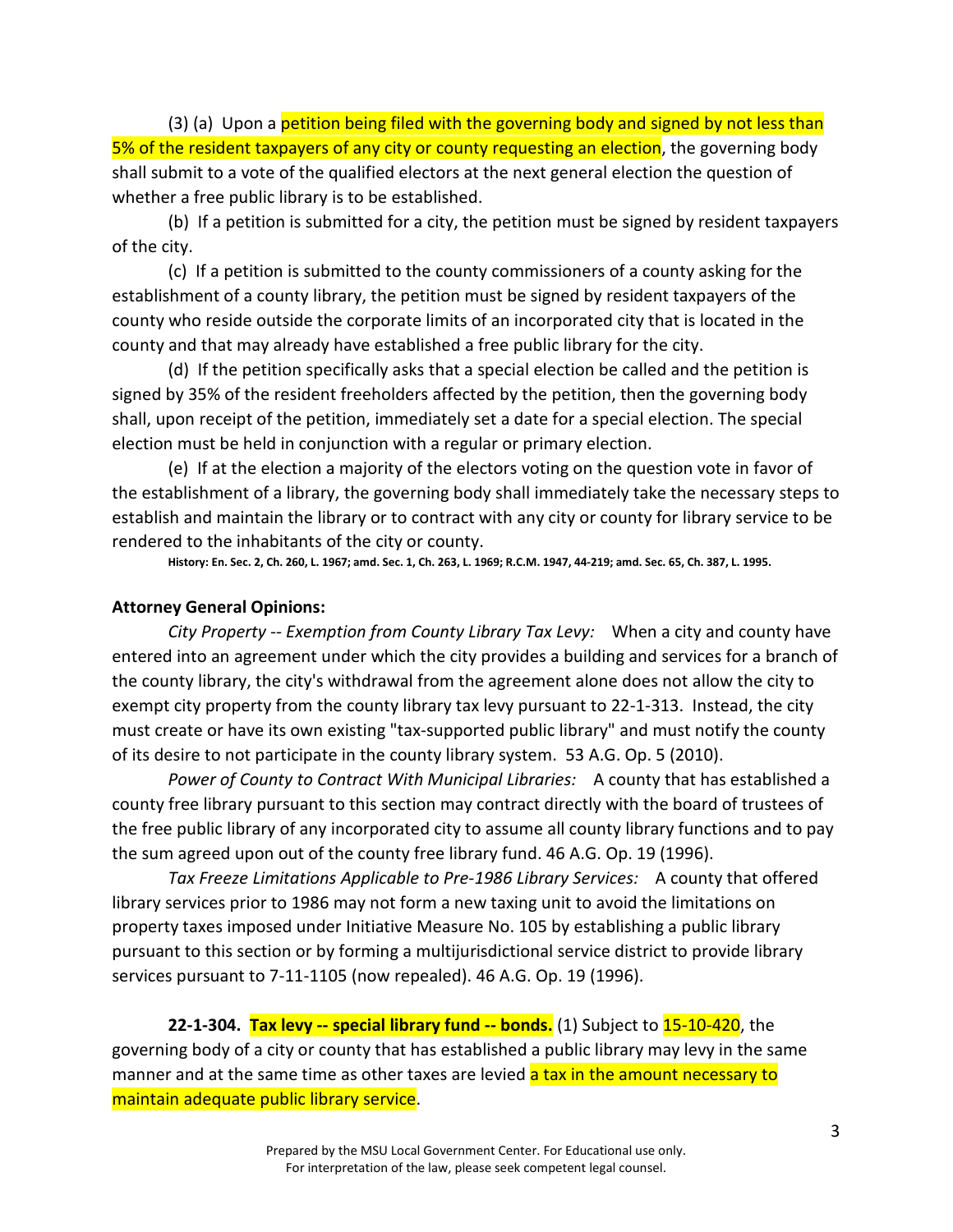(2) (a) The governing body of a city or county may by resolution submit the question of imposing a tax levy to a vote of the qualified electors at an election as provided in 15-10-425. The resolution must be adopted at least 85 days prior to the election at which the question will be voted on, and, pursuant to the deadline in 13-1-504, the election may not be held less than 85 days after the resolution is adopted.

(b) Upon a petition being filed with the governing body and signed by not less than 5% of the resident taxpayers of any city or county requesting an election for the purpose of imposing a mill levy, the governing body shall submit to a vote of the qualified electors at an election conducted as provided in 15-10-425 the question of imposing the mill levy. The petition must be delivered to the governing body at least 85 days prior to the election at which the question will be voted on.

(3) The proceeds of the tax constitute a separate fund called the public library fund and may not be used for any purpose except those of the public library.

(4) Money may not be paid out of the public library fund by the treasurer of the city or county except by order or warrant of the board of library trustees.

(5) Bonds may be issued by the governing body in the manner prescribed by law for the following purposes:

(a) building, altering, repairing, furnishing, or equipping a public library or purchasing land for the library;

(b) buying a bookmobile or bookmobiles; and

(c) funding a judgment against the library.

**History: En. Sec. 3, Ch. 260, L. 1967; R.C.M. 1947, 44-220; amd. Sec. 1, Ch. 431, L. 1983; amd. Sec. 39, Ch. 250, L. 1985; amd. Sec. 1, Ch. 333, L. 1999; amd. Sec. 123, Ch. 584, L. 1999; amd. Sec. 31, Ch. 495, L. 2001; amd. Sec. 128, Ch. 574, L. 2001; amd. Sec. 16, Ch. 453, L. 2005; amd. Sec. 232, Ch. 49, L. 2015.** 

# **Compiler's Comments:**

*2015 Amendment:* Chapter 49 in (2)(a) substituted "at least 85 days" for "at least 75 days" and at end after "voted on" inserted reference to the deadline for election and reference to 13-1-504; in (2)(b) in middle substituted "an election conducted" for "the next election or at a special election" and near end substituted "at least 85 days" for "at least 90 days"; and made minor changes in style. Amendment effective November 4, 2015.

*2005 Amendment:* Chapter 453 deleted former (3) that read: "(3) The municipal tax authorized in this section is in addition to all other taxes authorized by law and is not within the all-purpose mill levy established by 7-6-4451 and 7-6-4453"; and made minor changes in style. Amendment effective July 1, 2005.

*2001 Amendments -- Composite Section:* Chapter 495 in (1) in three places substituted "tax" for "special tax" and in second and third sentences substituted "on the taxable valuation of" for "on the dollar on" (amendment in second and third sentences rendered void by Ch. 574 amendment); in (2)(a) in first sentence substituted "imposing a tax levy" for "exceeding the maximum tax levy provided in subsection (1)" and substituted "an election as provided in 15- 10-425" for "the next appropriate election or at a special election as provided in Title 13"; in (2)(b) in first sentence after "for the purpose of" substituted "imposing a" for "exceeding the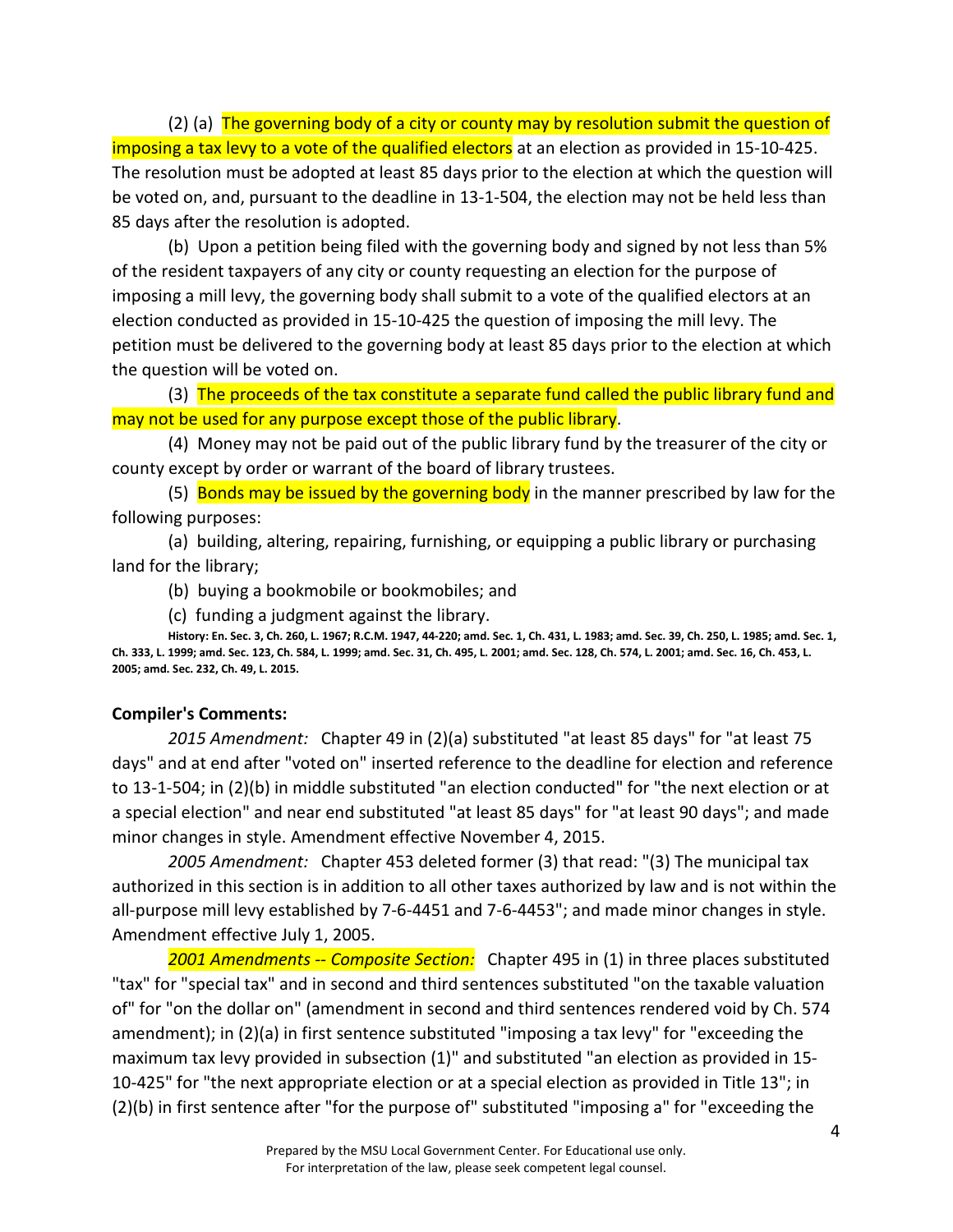maximum", substituted "15-10-425" for "Title 13", and substituted "imposing the mill levy" for "exceeding the maximum mill levy"; deleted (2)(c) through (2)(e) that read: "(c) The question must be submitted by ballots upon which the words "FOR exceeding the ... mill maximum levy and authorizing an additional ... mill(s) for the library" and "AGAINST exceeding the ... mill maximum library levy" must appear, with a square before each proposition and a direction to insert an "X" mark in the square before one or the other of the propositions.

(d) The ballots must also specify the amount of time during which the proposed increase exceeding the maximum mill levy is to be in effect.

(e) The votes cast for the adoption or rejection of the question must be canvassed, and:

(i) if a majority of the voters voting on the question vote to exceed the maximum mill levy, the governing body shall levy the additional tax for the time specified on the ballot; or

(ii) if a majority of the voters voting on the question vote to not exceed the maximum mill levy, the maximum mill levy may not be exceeded"; and made minor changes in style. Amendment effective October 1, 2001.

Chapter 574 in (1) deleted former last two sentences that read: **The special tax levy** that may be levied by the governing body of a county may not exceed 5 mills on the dollar on all property in the county. The special tax that may be levied by the governing body of a city may not exceed 7 mills on the dollar on all property in the city"; in (2)(a) at end of first sentence substituted "question of imposing a tax levy to a vote of the qualified electors at an election as provided in 15-10-425" for "question of exceeding the maximum tax levy provided in subsection (1) to a vote of the qualified electors at the next appropriate election or at a special election as provided for in Title 13"; in (2)(b) in first sentence near beginning after "purpose of" substituted "imposing a mill levy" for "exceeding the maximum mill levy" and at end substituted "provided in 15-10-425 the question of imposing the mill levy" for "provided for in Title 13 the question of exceeding the maximum mill levy"; deleted former (2)(c) through (2)(e) that read: "(c) The question must be submitted by ballots upon which the words "FOR exceeding the ... mill maximum levy and authorizing an additional ... mill(s) for the library" and "AGAINST exceeding the ... mill maximum library levy" must appear, with a square before each proposition and a direction to insert an "X" mark in the square before one or the other of the propositions.

### **Case Notes:**

*Allocation of Costs -- Permitted:* A city has general authority in financing the construction of city vehicle repair shop complex and has implied power to allocate the proportionate share of costs among various city departments using the facility. Greener v. Great Falls, 157 M 376, 485 P2d 932 (1971).

### **Attorney General Opinions:**

*Library Board Alone Has Authority to Spend Its Reserve Funds -- Library's Proposed Budget Subject to Approval by Local Governing Body -- Local Governing Body Has Sole Discretion to Levy Mills in Support of Library:* Prior to 2001, a library board had complete control over its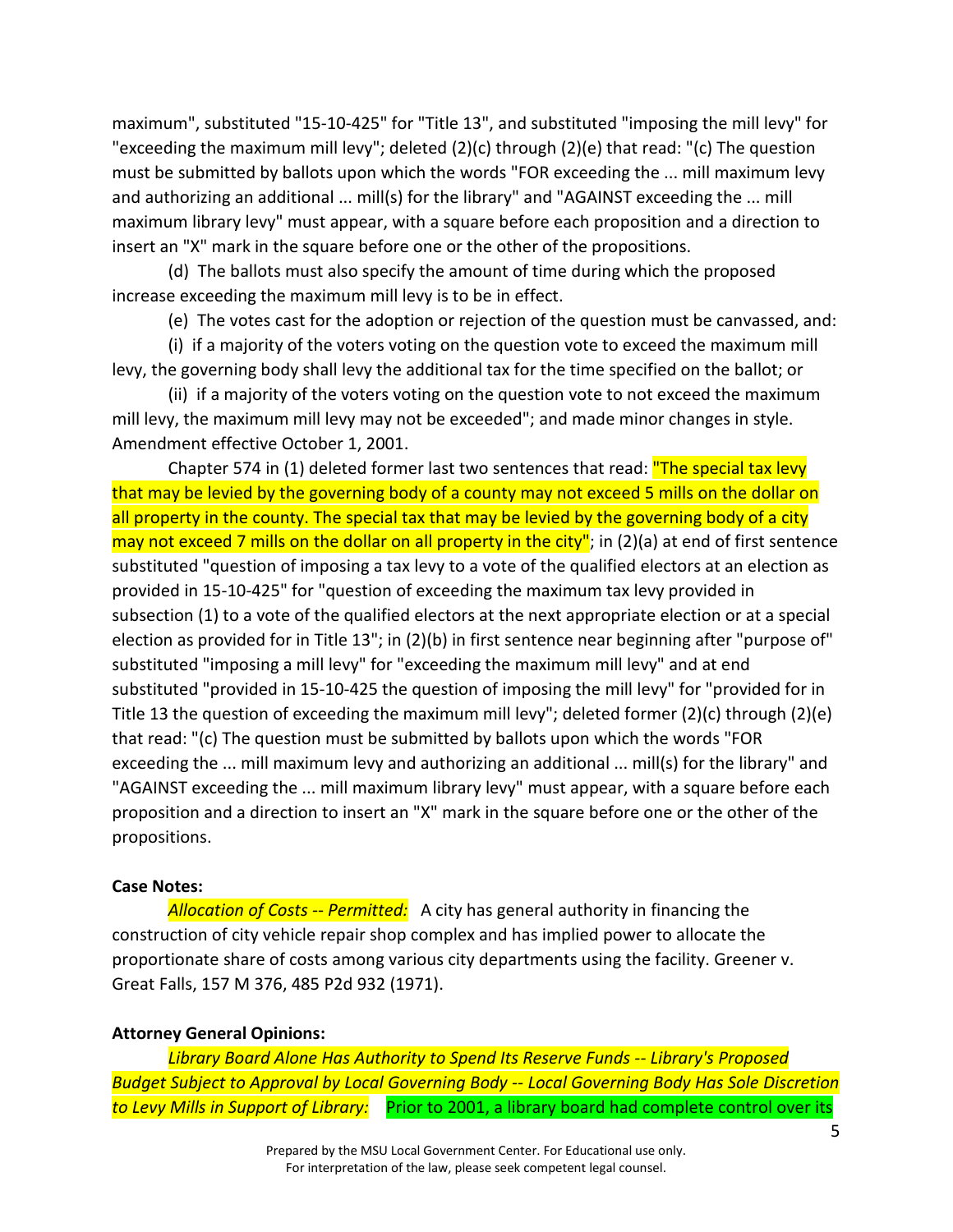budget. While a library board still has the sole discretion to determine how to use the library's unspent funds under 22-1-309, its budget must be approved by the local governing body. Moreover, the local governing body, not the library board, determines the number of mills to levy in support of the library. Finally, the local governing body has no obligation to continue to levy any certain number of mills for the library in perpetuity. 54 A.G. Op. 7 (2012).

*Power of County Commissioners to Regulate Library Funded by County General Fund -- Limitations as if Funded by Five-Mill Levy:* The fact that Big Horn County funds its library through the county general fund does not allow the County Commissioners to usurp the library trustees' statutory authority for setting the library's budget and compensation for the library staff. If the County Commissioners fund the library's budget through the county general fund, the power to decide the library staff compensation still rests with the library trustees. The Commissioners may limit the overall funding of the library budget to 5 mills, as if the library were being funded pursuant to the 5-mill tax levy authorized by this section (see 2001 amendment). To hold otherwise would allow the library trustees to adopt a budget that could assume the entire county general fund levy. 48 A.G. Op. 3 (1999). See also 54 A.G. Op. 7 (2012).

*Joint City-County Library -- County Taxes Levied on City Property:* A city and county may join to establish and maintain a joint city-county library. Other than maximum mill levies, no parameters have been set by the Legislature with regard to funding a joint library enterprise. Expenses of the joint city-county library may be apportioned between the city and county pursuant to the contract establishing the joint library, and the entities have broad discretion in negotiating the apportionment of expenses and funding for the provision of library services. Under 22-1-316, both the city and county may levy taxes as provided in this section, and there is no statutory exemption from the county levy for property located in the city. 47 A.G. Op. 6 (1997).

*Power of County to Contract With Municipal Libraries:* A county that has established a county free library pursuant to 22-1-303 may contract directly with the board of trustees of the free public library of any incorporated city to assume all county library functions and to pay the sum agreed upon out of the county free library fund. 46 A.G. Op. 19 (1996).

*Authority of Library Trustees -- Obligation of County Commissioners to Levy Property Taxes:* County library trustees have direct responsibility for administering county libraries in a manner largely independent of city or county control. Even though library employees may be considered city or county employees for certain purposes, the library trustees' express authority to fix such employees' compensation prohibits County Commissioners from establishing a different wage level. A Board of County Commissioners may not modify the decision of county library trustees concerning wage and salary amounts for library employees, may not modify an annual library budget adopted by the county library trustees, and may not refuse, within statutory millage limits, to levy some or all of the property taxes necessary to satisfy an annual budget adopted by the county library trustees. 41 A.G. Op. 91 (1986). See also 48 A.G. Op. 3 (1999). However, see 54 A.G. Op. 7 (2012), which concluded that the local governing body alone has the authority to determine the number of mills to levy in support of the library.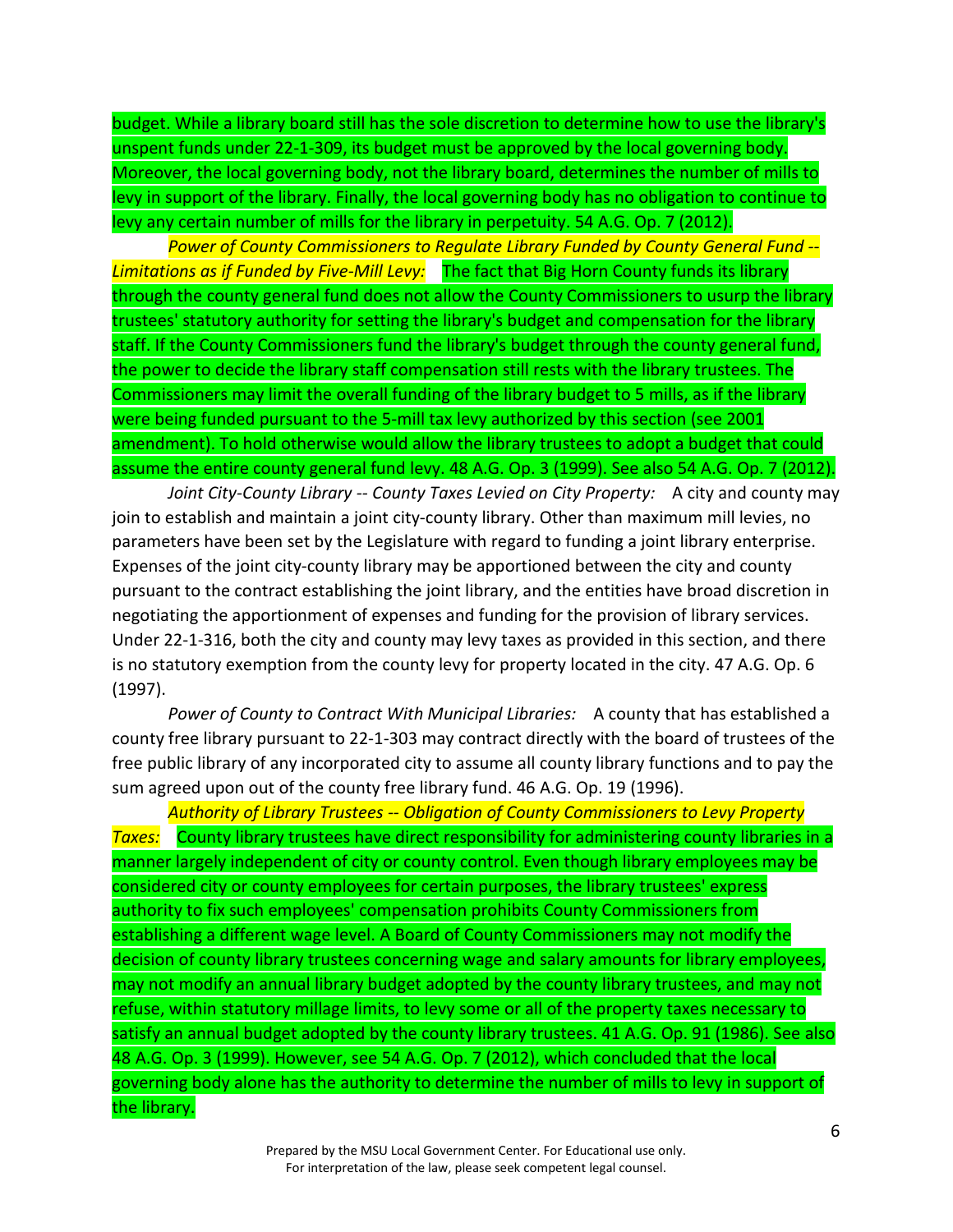**22-1-305. Library depreciation reserve fund authorized.** The governing body of any city or county or a combination of city and county in Montana may establish a library depreciation reserve fund for the replacement and acquisition of property, capital improvements, and equipment necessary to maintain and improve city, county, or city-county library services. **History: En. 44-229 by Sec. 1, Ch. 78, L. 1975; R.C.M. 1947, 44-229.** 

**22-1-306. Moneys for library depreciation reserve fund**. Moneys for the library depreciation reserve fund are those funds which have been allocated to the library in any year but which have not been expended by the end of the year. Such moneys include but are not limited to city or county or city-county appropriations, federal revenue sharing funds, and public and private grants.

**History: En. 44-230 by Sec. 2, Ch. 78, L. 1975; R.C.M. 1947, 44-230.** 

**22-1-307. Investment of fund.** The moneys held in the library depreciation reserve fund may be invested as provided by law. All interest earned on the fund must be credited to the library depreciation reserve fund.

**History: En. 44-231 by Sec. 3, Ch. 78, L. 1975; R.C.M. 1947, 44-231.**

**22-1-308. Public library -- board of trustees.** (1) Upon the establishment of a public library under the provisions of this part, the mayor, with the advice and consent of the city council or city commissioners, shall appoint a board of trustees for the city library and the presiding officer of the board of county commissioners, with the advice and consent of the board, shall appoint a board of trustees for the county library.

(2) The library board must consist of five trustees. Not more than one member of the governing body may be, at any one time, a member of the board.

(3) Trustees shall serve without compensation, but their actual and necessary expenses incurred in the performance of their official duties may be paid from library funds.

(4) Trustees shall hold their office for 5 years from the date of appointment and until their successors are appointed. Initially, appointments must be made for 1-, 2-, 3-, 4-, and 5 year terms. Annually thereafter, there must be appointed **before July 1** of each year, in the same manner as the original appointments for a 5-year term, a trustee to take the place of the retiring trustee. Trustees may not serve more than two full terms in succession.

(5) Following the appointments, in July of each year, the trustees shall meet and elect a presiding officer and other officers that they consider necessary, for 1-year terms. Vacancies in the board of trustees must be filled for the unexpired term in the same manner as original appointments.

**History: En. Sec. 4, Ch. 260, L. 1967; R.C.M. 1947, 44-221; amd. Sec. 348, Ch. 56, L. 2009.**

**22-1-309. Trustees -- powers and duties.** The library board of trustees shall have exclusive control of the expenditure of the public library fund, of construction or lease of library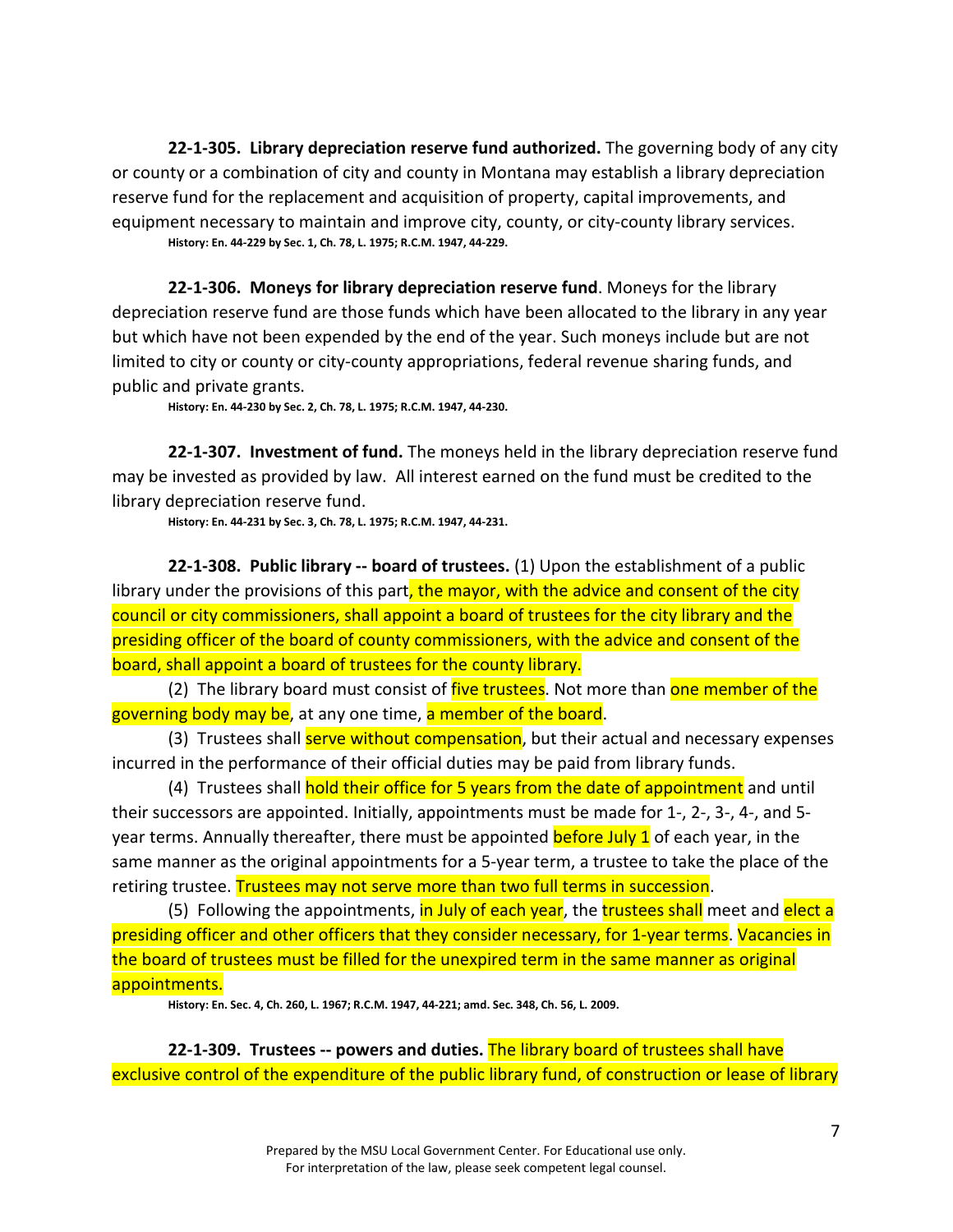buildings, and of the operation and care of the library. The library board of trustees of every public library shall:

(1) adopt bylaws and rules for its own transaction of business and for the government of the library, not inconsistent with law;

(2) establish and locate a central public library and may establish branches thereof at such places as are deemed necessary;

(3) have the power to contract, including the right to contract with regions, counties, cities, school districts, educational institutions, the state library, and other libraries, to give and receive library service, through the boards of such regions, counties, and cities and the district school boards, and to pay out or receive funds to pay costs of such contracts;

(4) have the power to acquire, by purchase, devise, lease or otherwise, and to own and hold real and personal property in the name of the city or county or both, as the case may be, for the use and purposes of the library and to sell, exchange or otherwise dispose of property real or personal, when no longer required by the library and to insure the real and personal property of the library;

(5) pay necessary expenses of members of the library staff when on business of the library;

(6) prepare an annual budget, indicating what **support and maintenance** of the public library will be required from public funds, for submission to the appropriate agency of the governing body. A separate budget request shall be submitted for new construction or for capital improvement of existing library property.

(7) make an annual report to the governing body of the city or county on the condition and operation of the library, including a financial statement. The trustees shall also provide for the keeping of such records as shall be required by the Montana state library in its request for an annual report from the public libraries and shall submit such an annual report to the state library.

(8) have the power to accept gifts, grants, donations, devises, or bequests of property, real or personal, from whatever source and to expend or hold, work, and improve the same for the specific purpose of the gift, grant, donation, devise, or bequest. These gifts, grants, donations, devises, and bequests shall be kept separate from regular library funds and are not subject to reversion at the end of the fiscal year.

(9) exercise such other powers, not inconsistent with law, necessary for the effective use and management of the library.

**History: Ap. p. Sec. 5, Ch. 260, L. 1967; Sec. 44-222, R.C.M. 1947; Ap. p. Sec. 1, Ch. 47, L. 1927; re-en. Sec. 5668.17, R.C.M. 1935; Sec. 11-1006, R.C.M. 1947; R.C.M. 1947, 11-1006(part), 44-222.** 

### **Case Notes:**

*Powers of Board of Trustees -- Limitations:* While the Board of Trustees is not a "public employer" for the purposes of the Collective Bargaining for Public Employees Act, there is no inconsistency between the Library Systems Act and the collective bargaining law since the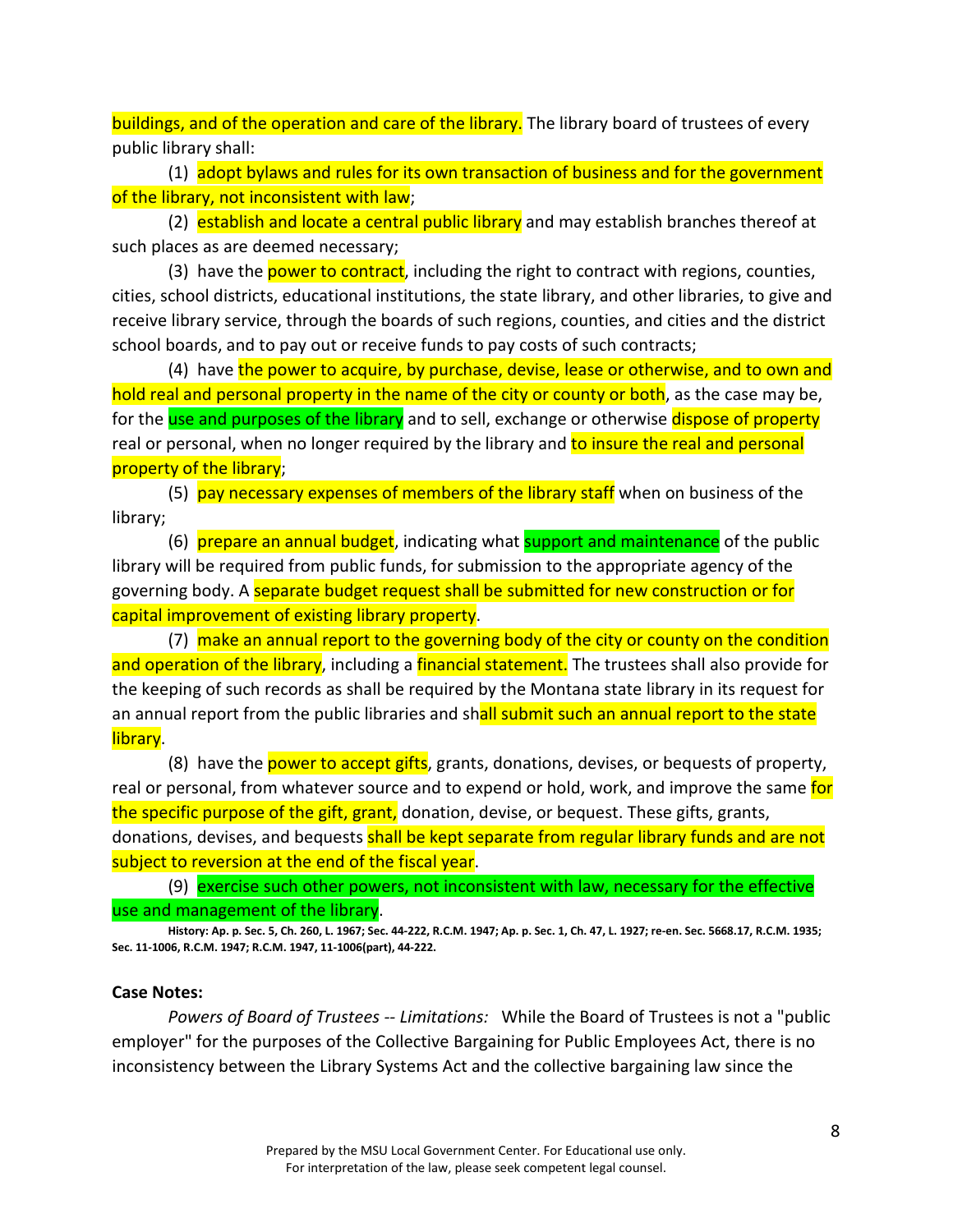Board of Trustees is given independent powers to manage and operate the library under the Library Systems Act. Local 2390 v. Billings, 171 M 20, 555 P2d 507 (1976).

*Allocation of Costs -- Permitted:* A city has general authority in financing the construction of city vehicle repair shop complex and has implied power to allocate the proportionate share of costs among various city departments using the facility. Greener v. Great Falls, 157 M 376, 485 P2d 932 (1971).

# **Attorney General Opinions:**

*Library Board Alone Has Authority to Spend Its Reserve Funds -- Library's Proposed Budget Subject to Approval by Local Governing Body -- Local Governing Body Has Sole Discretion to Levy Mills in Support of Library:* Prior to 2001, a library board had complete control over its budget. While a library board still has the sole discretion to determine how to use the library's unspent funds under 22-1-309, its budget must be approved by the local governing body. Moreover, the local governing body, not the library board, determines the number of mills to levy in support of the library. Finally, the local governing body has no obligation to continue to levy any certain number of mills for the library in perpetuity. 54 A.G. Op. 7 (2012).

*County Commission Generally Obligated to Fund Library Budget -- County Allowed to Bind Itself to Fund Library Budget Through Interlocal Agreement:* The Board of County Commissioners is generally obligated to fund the county library budget, as submitted by the library board pursuant to this section, within the limits set in 15-10-420. The 2001 statutory changes did not delete a library board's authority to determine the amount of financial support required by the library, nor did the changes confer on the Board of County Commissioners the authority to modify a library budget submitted by the library board. Further, nothing in the 2001 tax and budget amendments prevents a county from voluntarily entering an interlocal agreement to provide that the county would accept a library board's budget proposal and levy the necessary mills to fund it. 49 A.G. Op. 16 (2002). See also 41 A.G. Op. 91 (1986), and 48 A.G. Op. 3 (1999). However, see 54 A.G. Op. 7 (2012), which concluded that the local governing body alone has the authority to determine the number of mills to levy in support of the library.

*Power of County Commissioners to Regulate Library Funded by County General Fund -- Limitations as if Funded by Five-Mill Levy:* The fact that Big Horn County funds its library through the county general fund does not allow the County Commissioners to usurp the library trustees' statutory authority for setting the library's budget and compensation for the library staff. If the County Commissioners fund the library's budget through the county general fund, the power to decide the library staff compensation still rests with the library trustees. The Commissioners may limit the overall funding of the library budget to 5 mills, as if the library were being funded pursuant to the 5-mill tax levy authorized by 22-1-304. (See 2001 amendment to 22-1-304.) To hold otherwise would allow the library trustees to adopt a budget that could assume the entire county general fund levy. 48 A.G. Op. 3 (1999). See also 54 A.G. Op. 7 (2012).

*City Library Board Decision to Retain Property Not Subject to City Commission Override:* A city commission did not have authority to overrule a decision by the city library board of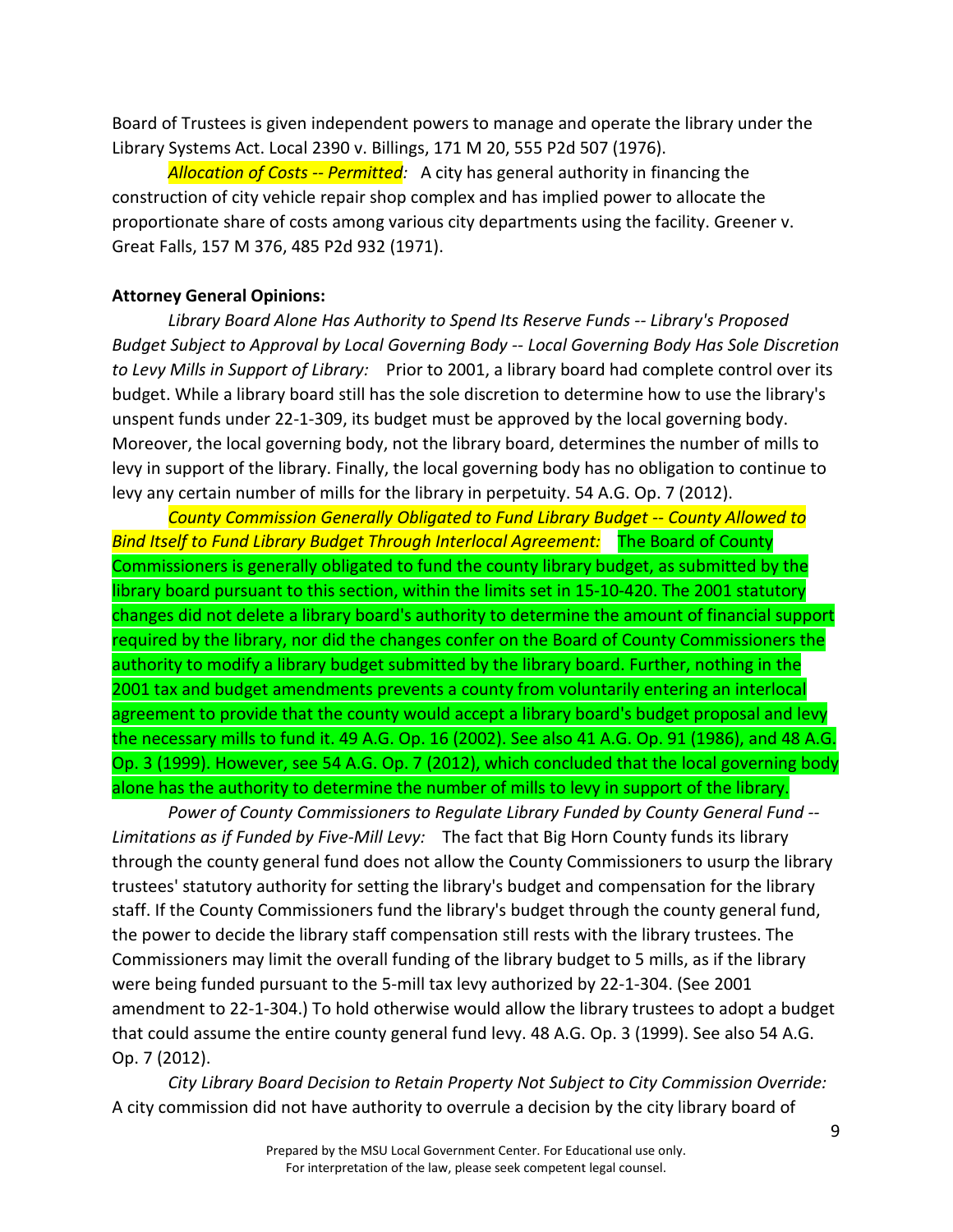trustees not to sell or lease a parking lot held in the name of the city and purchased to serve the library's parking needs. 42 A.G. Op. 98 (1988). See also 48 A.G. Op. 3 (1999).

*Authority of Library Trustees -- Obligation of County Commissioners to Levy Property Taxes:* County library trustees have direct responsibility for administering county libraries in a manner largely independent of city or county control. Even though library employees may be considered city or county employees for certain purposes, the library trustees' express authority to fix such employees' compensation prohibits County Commissioners from establishing a different wage level. A Board of County Commissioners may not modify the decision of county library trustees concerning wage and salary amounts for library employees, may not modify an annual library budget adopted by the county library trustees, and may not refuse, within statutory millage limits, to levy some or all of the property taxes necessary to satisfy an annual budget adopted by the county library trustees. 41 A.G. Op. 91 (1986). See also 48 A.G. Op. 3 (1999). However, see 54 A.G. Op. 7 (2012), which concluded that the local governing body alone has the authority to determine the number of mills to levy in support of the library.

**22-1-310. Chief librarian -- personnel -- compensation.** The board of trustees of each library shall appoint and set the compensation of the chief librarian who shall serve as the secretary of the board and shall serve at the pleasure of the board. With the recommendation of the chief librarian, the board shall employ and discharge such other persons as may be necessary in the administration of the affairs of the library, fix and pay their salaries and compensation, and prescribe their duties.

**History: En. Sec. 6, Ch. 260, L. 1967; R.C.M. 1947, 44-223.** 

### **Case Notes:**

*Authority of Board of Trustees to Determine Compensation of Public Library Employees:*  The plain language of 22-1-310 grants a public library board of trustees, not the county, the authority to determine the salaries and compensation of library employees. Bd. of Trustees, Butte-Silver Bow Public Library v. Butte-Silver Bow County, 2009 MT 389, 353 M 326, 221 P3d 1175 (2009).

*Trustees as "Public Employer" of Library Employees -- Discharge of Employee:* The local governing body and not the Board of Trustees is the "public employer" for the purposes of the Collective Bargaining for Public Employees Act, and the trustees may not discharge an employee because that Act is subject to the agreement. Local 2390 v. Billings, 171 M 20, 555 P2d 507 (1976).

### **Attorney General Opinions:**

*Power of County Commissioners to Regulate Library Funded by County General Fund -- Limitations as if Funded by Five-Mill Levy:* The fact that Big Horn County funds its library through the county general fund does not allow the County Commissioners to usurp the library trustees' statutory authority for setting the library's budget and compensation for the library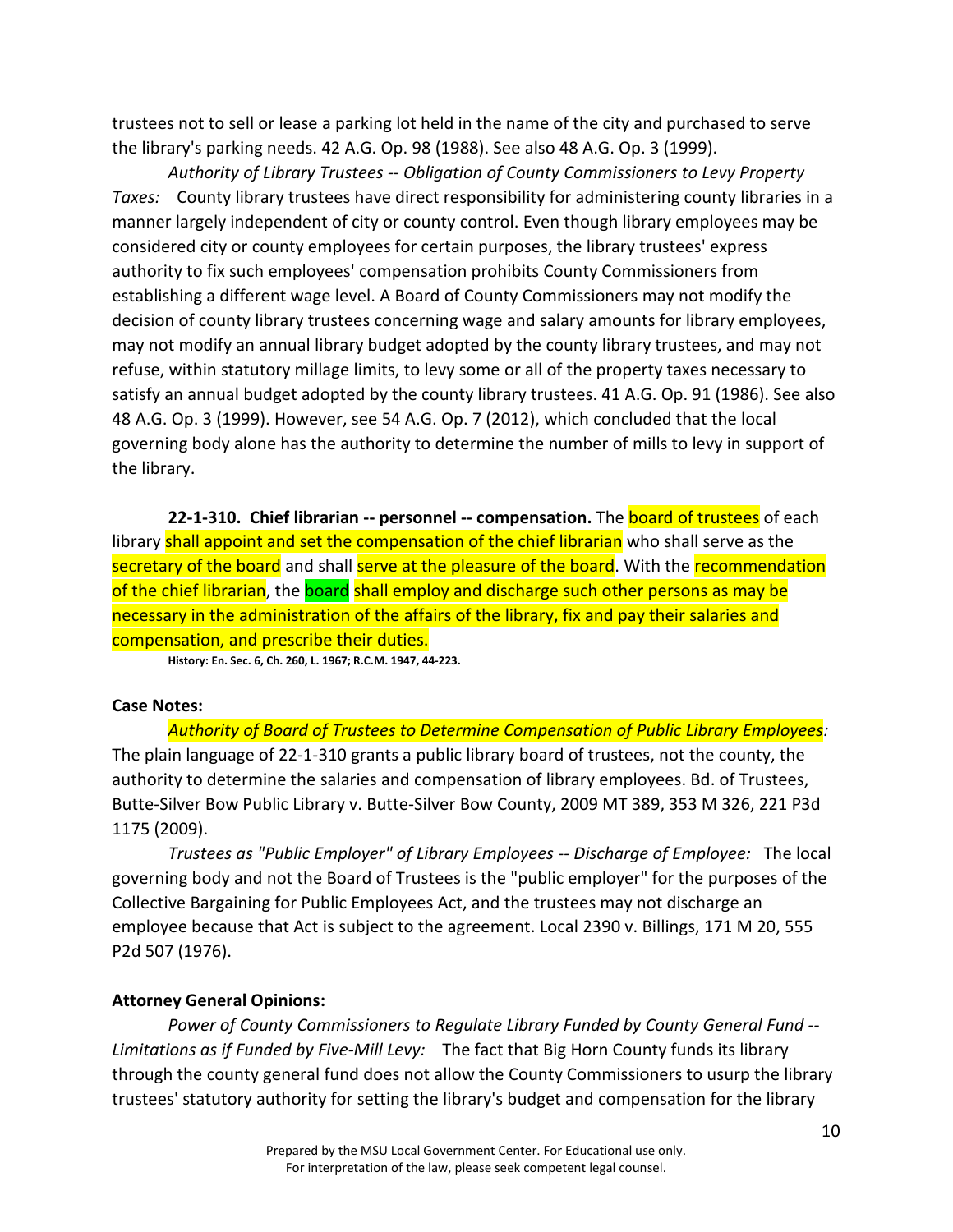staff. If the County Commissioners fund the library's budget through the county general fund, the power to decide the library staff compensation still rests with the library trustees. The Commissioners may limit the overall funding of the library budget to 5 mills, as if the library were being funded pursuant to the 5-mill tax levy authorized by 22-1-304. (See 2001 amendment to 22-1-304.) To hold otherwise would allow the library trustees to adopt a budget that could assume the entire county general fund levy. 48 A.G. Op. 3 (1999). See also 54 A.G. Op. 7 (2012).

*Authority of Library Trustees -- Obligation of County Commissioners to Levy Property Taxes:* County library trustees have direct responsibility for administering county libraries in a manner largely independent of city or county control. Even though library employees may be considered city or county employees for certain purposes, the library trustees' express authority to fix such employees' compensation prohibits County Commissioners from establishing a different wage level. A Board of County Commissioners may not modify the decision of county library trustees concerning wage and salary amounts for library employees, may not modify an annual library budget adopted by the county library trustees, and may not refuse, within statutory millage limits, to levy some or all of the property taxes necessary to satisfy an annual budget adopted by the county library trustees. 41 A.G. Op. 91 (1986). See also 48 A.G. Op. 3 (1999). However, see 54 A.G. Op. 7 (2012), which concluded that the local governing body alone has the authority to determine the number of mills to levy in support of the library.

**22-1-311. Use of library -- privileges.** Every library established under the provisions of this part shall be free to the use of the inhabitants of the city or the county supporting such library. The board may exclude from the use of the library any and all persons who shall willfully violate the rules of the library. The board may extend the privileges and use of the library to persons residing outside of the city or county upon such terms and conditions as it may prescribe by its regulations.

**History: En. Sec. 7, Ch. 260, L. 1967; R.C.M. 1947, 44-224.** 

**22-1-312. Cooperation and merger.** Library boards of trustees, boards of other educational institutions, library agencies, and local political subdivisions are hereby empowered to cooperate, merge, or combine in providing library service.

**History: En. Sec. 8, Ch. 260, L. 1967; R.C.M. 1947, 44-225**.

**22-1-313. Existing tax-supported libraries -- notification -- exemption from county taxes.** After the establishment of a county free library as provided in this part, the governing body of any city which has an existing tax-supported public library may notify the board of county commissioners that such city does not desire to be a part of the county library system. Such notification shall exempt the property in such city from liability for taxes for county library purposes.

**History: En. Sec. 9, Ch. 260, L. 1967; R.C.M. 1947, 44-226.**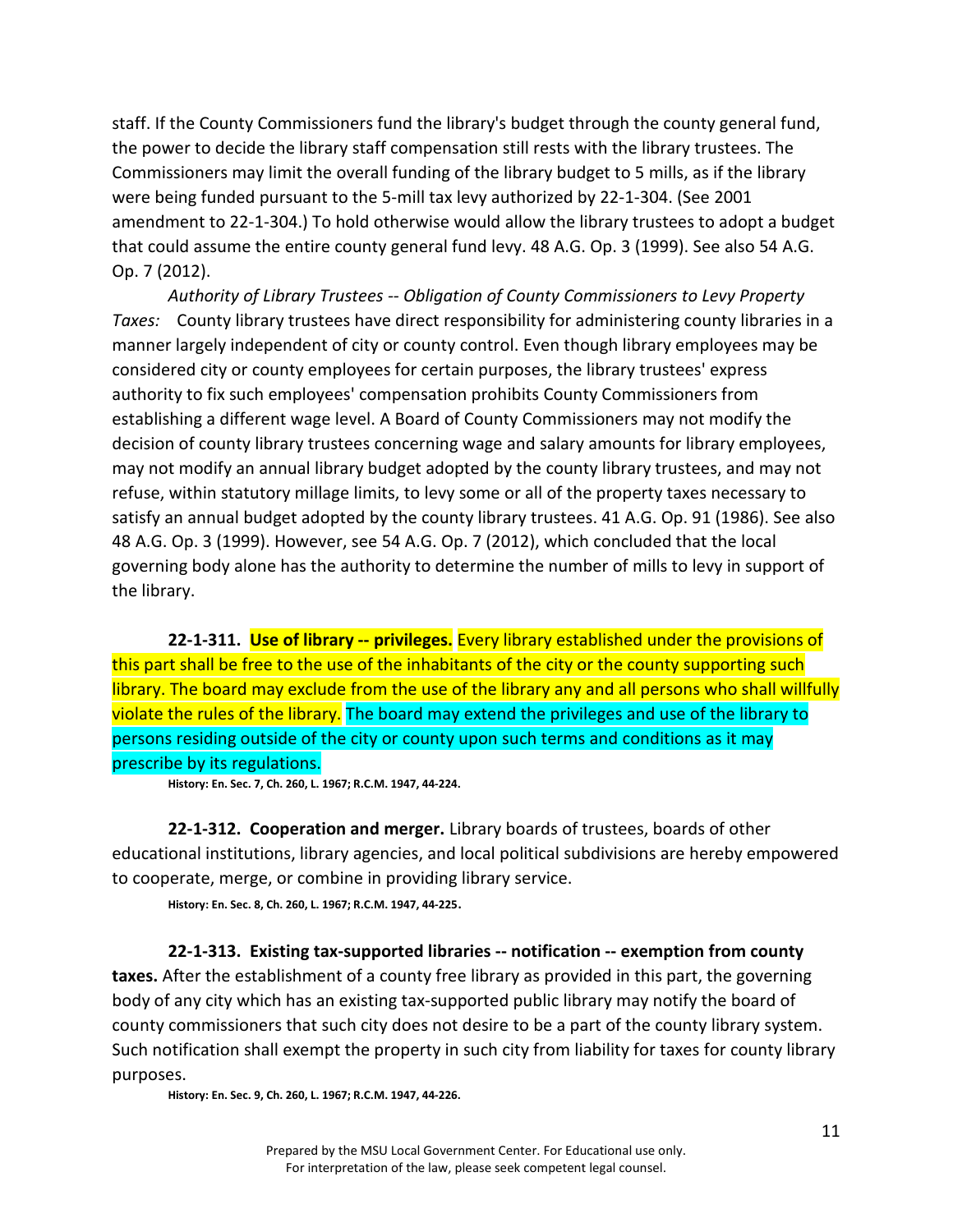# **Attorney General Opinions:**

*City Property -- Exemption from County Library Tax Levy:* When a city and county have entered into an agreement under which the city provides a building and services for a branch of the county library, the city's withdrawal from the agreement alone does not allow the city to exempt city property from the county library tax levy pursuant to 22-1-313. Instead, the city must create or have its own existing "tax-supported public library" and must notify the county of its desire to not participate in the county library system. 53 A.G. Op. 5 (2010).

**22-1-314. Continued existence of all public libraries.** All public libraries heretofore established shall continue in existence, subject to the changes in administration provided herein.

**History: En. Sec. 12, Ch. 260, L. 1967; R.C.M. 1947, 44-228.** 

**22-1-315. City library may assume functions of county library.** (1) Instead of establishing a separate county free library, the board of county commissioners may enter into a contract with the board of library trustees or other authority in charge of the free public library of any incorporated city, and the board of library trustees or other authority in charge of such free public library is hereby authorized to make such a contract.

(2) Such contract may provide that the free public library of such incorporated city shall assume the functions of a county free library within the county with which such contract is made, and the board of county commissioners may agree to pay out of the county free library fund into the library fund of such incorporated city such sum as may be agreed upon.

(3) Either party to such contract may terminate the same by giving 6 months' notice of intention to do so.

**History: En. Sec. 11, Ch. 45, L. 1915; re-en. Sec. 4573, R.C.M. 1921; re-en. Sec. 4573, R.C.M. 1935; R.C.M. 1947, 44-211.** 

# **Attorney General Opinions:**

*Formation of Multijurisdictional Library Service Districts -- Statutory Requirements -- Equalization of Tax Burden Among Users:* A city and a county may form a multijurisdictional library service district if they meet the statutory requirements of Title 7, ch. 11, part 11, and Title 15, ch. 10, part 4, and if any existing contract for providing library services involving residents of one or more of the participating jurisdictions has expired. A multijurisdictional service district may not be formed for the sole purpose of equalizing the tax burden among those currently using the service; however, one increased service of the district may be to equalize the tax burden among users as long as the district provides services in the manner required by 7-11-1101 (now repealed). 46 A.G. Op. 23 (1996), distinguishing 44 A.G. Op. 11 (1991).

*Power of County to Contract With Municipal Libraries*: A county that has established a county free library pursuant to 22-1-303 may contract directly with the board of trustees of the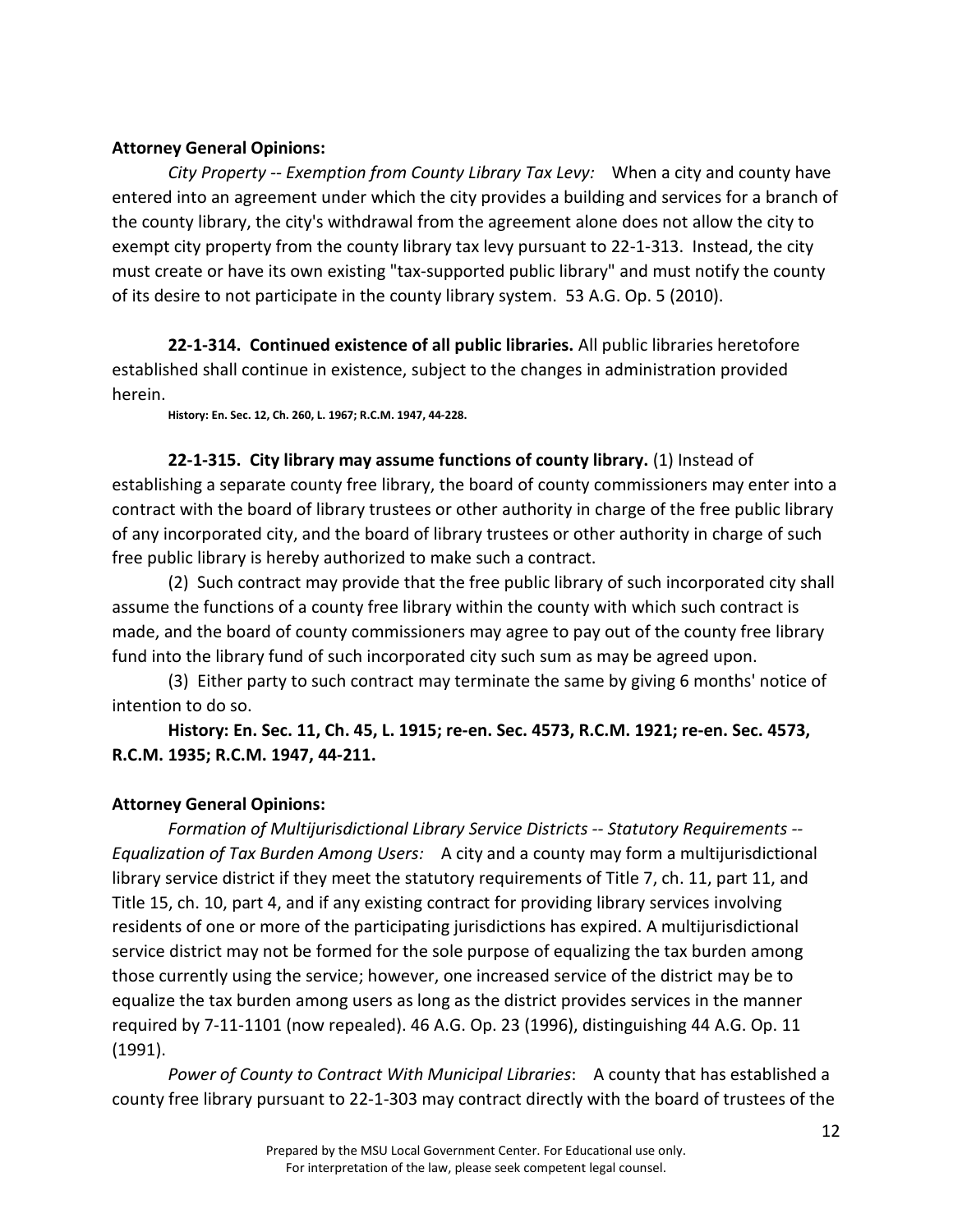free public library of any incorporated city to assume all county library functions and to pay the sum agreed upon out of the county free library fund. 46 A.G. Op. 19 (1996).

**22-1-316. Joint city-county library.** (1) A county and any city or cities within the county, by action of their respective governing bodies, may join in establishing and maintaining a joint city-county library under the terms of a contract agreed upon by all parties.

(2) The expenses of a joint city-county library must be apportioned between or among the county and cities on the basis agreed upon in the contract.

(3) Subject to 15-10-420, the governing body of any city or county entering into a contract may levy a special tax as provided in 22-1-304 for the establishment and operation of a joint city-county library.

(4) The treasurer of the county or of a participating city within the county, as provided in the contract, has custody of the funds of the joint city-county library, and the other treasurers of the county or cities joining in the contract shall transfer quarterly to the designated treasurer all money collected for the joint city-county library.

(5) The contract must provide for the disposition of property upon dissolution of the joint city-county library.

**History: En. Sec. 1, Ch. 273, L. 1973; R.C.M. 1947, 44-219.1; amd. Sec. 124, Ch. 584, L. 1999.** 

# **Attorney General Opinions:**

*Joint City-County Library -- County Taxes Levied on City Property:* A city and county may join to establish and maintain a joint city-county library. Other than maximum mill levies, no parameters have been set by the Legislature with regard to funding a joint library enterprise. Expenses of the joint city-county library may be apportioned between the city and county pursuant to the contract establishing the joint library, and the entities have broad discretion in negotiating the apportionment of expenses and funding for the provision of library services. Under this section, both the city and county may levy taxes as provided in 22-1-304, and there is no statutory exemption from the county levy for property located in the city. 47 A.G. Op. 6 (1997). However, see 53 A.G. Op. 5 (2010), which held that when a city and county have entered into an agreement under which the city provides a building and services for a branch of the county library, the city's withdrawal from the agreement alone does not allow the city to exempt city property from the county library tax levy pursuant to 22-1-313. Instead, the city must create or have its own existing "tax-supported public library" and must notify the county of its desire to not participate in the county library system.

*Creation of Multijurisdictional Service District Within Existing Library District to Increase Allowable Mill Levy Improper:* A multijurisdictional service district within an existing service district may not be created for the purpose of increasing the total mill levy within the existing district when the proposed service district would not increase the existing service area, serve people not currently receiving the service, or equalize the tax burden among those who would use the service. 44 A.G. Op. 11 (1991).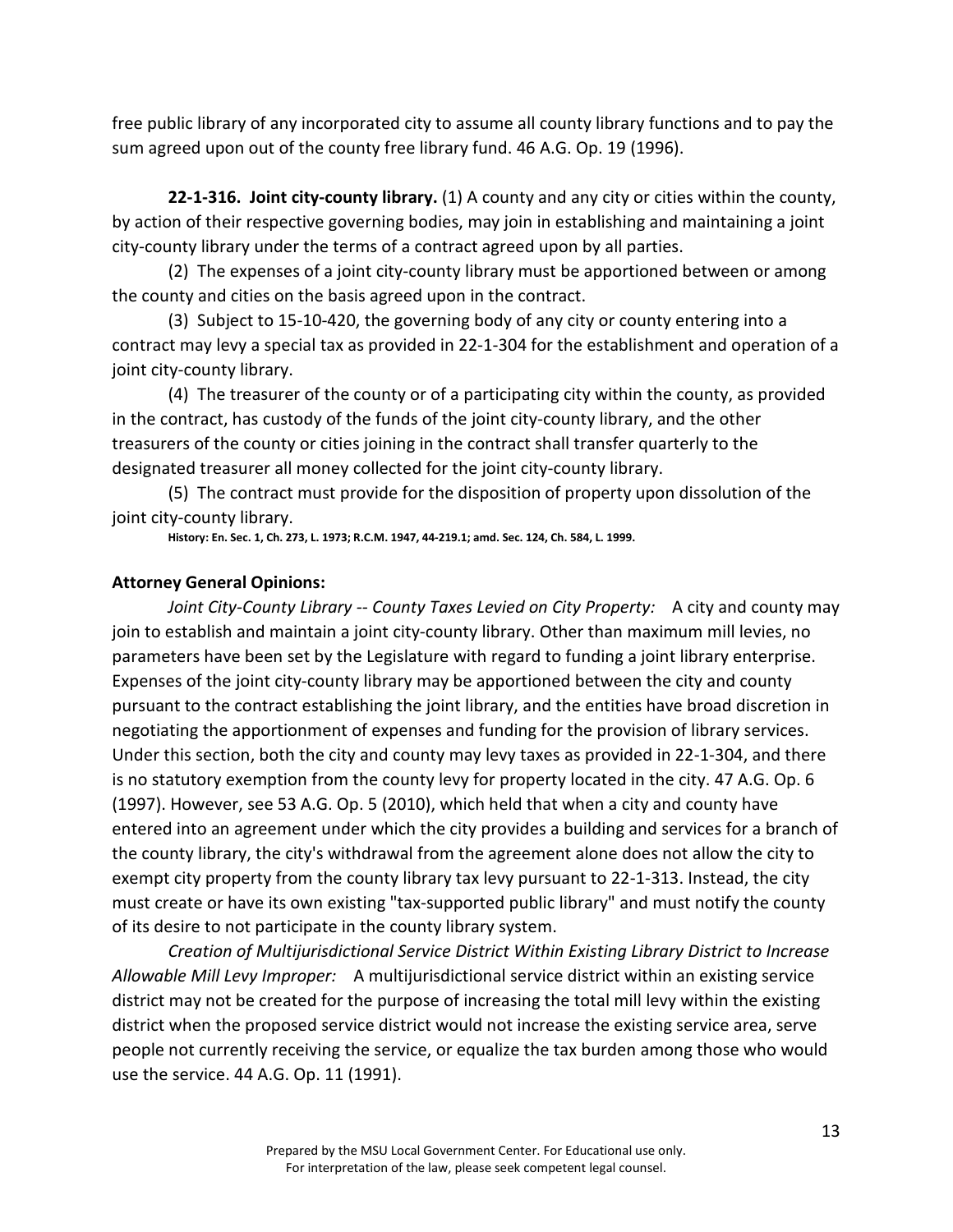**22-1-317. City-county library -- board of trustees.** (1) A joint city-county library must be governed by a board of trustees composed of five members chosen as specified in the contract, with terms not to exceed 5 years.

(2) Trustees may not serve more than two full terms in succession.

(3) Trustees shall serve without compensation, but their actual and necessary expenses incurred in the performance of their official duties may be paid from library funds.

(4) Trustees shall meet and elect a presiding officer and other officers that they consider necessary, for 1-year terms.

(5) The board of trustees has the same powers and duties as the board of trustees of a city library or a county library.

**History: En. Sec. 2, Ch. 273, L. 1973; amd. Sec. 3, Ch. 3, L. 1977; R.C.M. 1947, 44-219.2; amd. Sec. 349, Ch. 56, L. 2009.** 

# **22-1-318 through 22-1-324 reserved.**

**22-1-325. Short title.** Sections 22-1-325 through 22-1-331 may be cited as the

"Information Access Montana Act". **History: En. Sec. 1, Ch. 670, L. 1989.** 

# **Compiler's Comments:**

*1989 Statement of Intent:* The statement of intent attached to Ch. 670, L. 1989, provided: "This bill requires a statement of intent because [section 6] [22-1-330] provides for rulemaking by the state library commission. The legislature intends that the rules should include criteria and procedures for:

(1) granting or withholding funds to individual libraries;

- (2) developing a state multilibrary card program;
- (3) approving or denying requests for state multilibrary cards;
- (4) governing the usage of multilibrary cards;
- (5) reimbursing individual libraries for participation in interlibrary loan programs; and
- (6) generally administering the funds appropriated for this program.

It is the legislature's intent that the rules permit local libraries to broaden their services to meet the needs of their communities, allow greater access to libraries by Montana's citizens, and encourage libraries to use the interlibrary loan program.

It is not the intent of the legislature that this bill allow local governments to decrease their support for public libraries in anticipation of state funding."

Effective Date: Section 11, Ch. 670, L. 1989, provided that this section is effective July 1, 1989.

**22-1-326. State aid to public libraries.** (1) As used in 22-1-326 through 22-1-331, "public library" means a library created under Title 7 or under 22-1-301 through 22-1-317.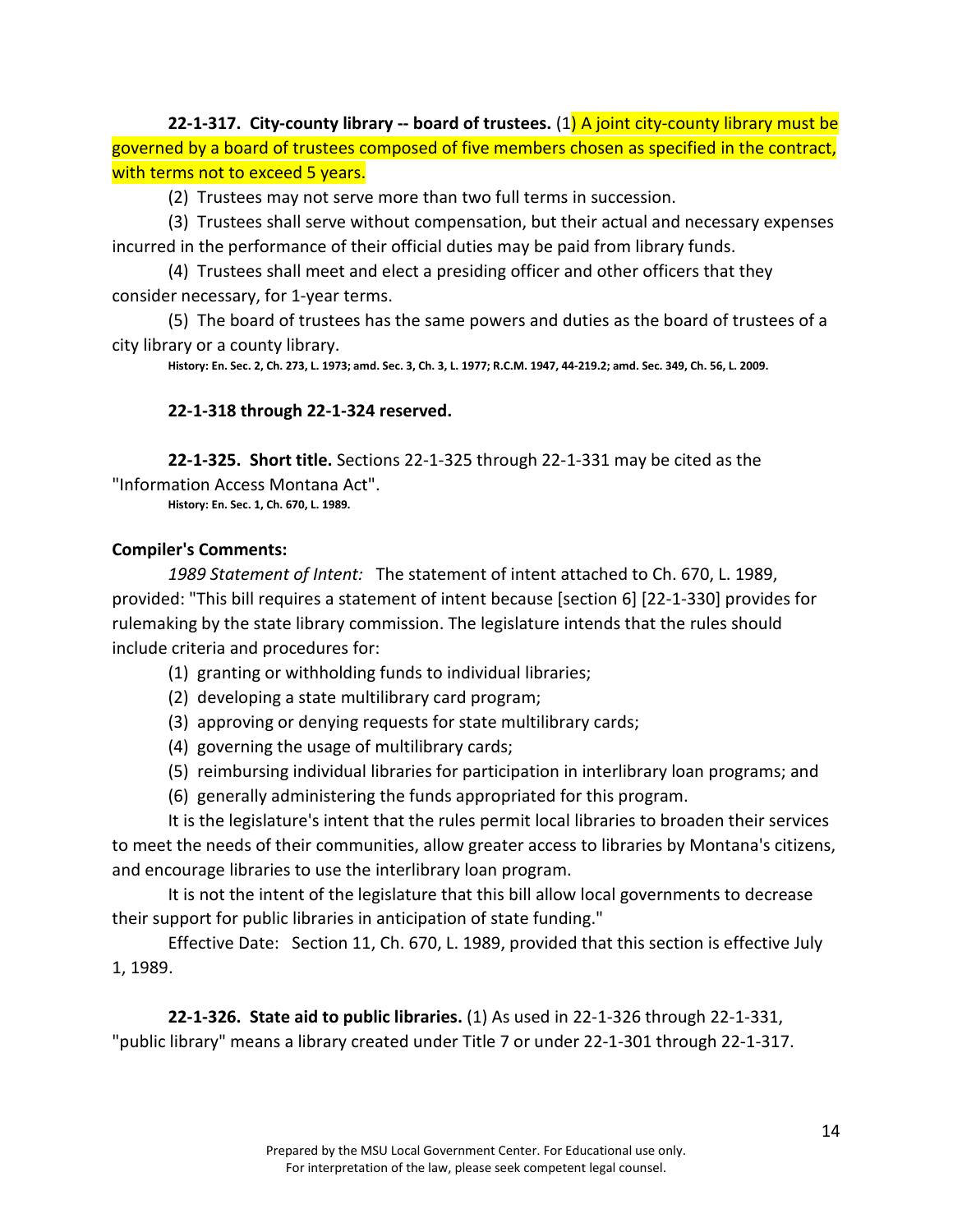(2) As provided in 22-1-325 through 22-1-329, the commission shall administer state aid to public libraries and public library districts created and operated under part 7 of this chapter. The purposes of state aid are to:

(a) broaden access to existing information by strengthening public libraries and public library districts;

(b) augment and extend services provided by public libraries and public library districts; and

(c) permit new types of library services based on local need.

(3) Money appropriated for the purposes of this section may not be used to supplant general operating funds of recipient public libraries or public library districts. The commission may withhold a distribution to a library or district that receives less support from a mill levy or local government appropriation than its average for the preceding 3 fiscal years if the decrease may reasonably be linked to money received or expected to be received under 22-1-325 through 22-1-329.

**History: En. Sec. 2, Ch. 670, L. 1989; amd. Sec. 2, Ch. 356, L. 1991; amd. Sec. 1, Ch. 203, L. 2005**.

**22-1-327. (Temporary) State aid -- per capita -- per square mile.** (1) The commission shall distribute grants to public libraries and public library districts on a per capita and per square mile basis.

(2) The total amount of annual per capita and per square mile funding to public libraries for each fiscal year is the base amount of 40 cents multiplied by the total number of residents of the state as determined by the most recent decennial census of the population produced by the U.S. bureau of the census.

(3) The amount determined under subsection (2) is statutorily appropriated, as provided in 17-7-502, from the general fund to the commission for distribution as state aid to public libraries. (Terminates July 1, 2017--sec. 5, Ch. 244, L. 2013.)

**22-1-327. (Effective July 2, 2017) State aid -- per capita -- per square mile.** The commission shall distribute grants to public libraries and public library districts on a per capita and per square mile basis.

**History: En. Sec. 3, Ch. 670, L. 1989; amd. Sec. 2, Ch. 203, L. 2005; amd. Sec. 2, Ch. 244, L. 2013.** 

# **Administrative Rules:**

ARM 10.102.1150A Public library standards -- general.

ARM 10.102.4003 Direct state aid to public libraries for per capita and per square mile served.

**22-1-328. Statewide interlibrary resource-sharing program.** The commission shall establish a statewide interlibrary resource-sharing program. The purpose of the program is to administer funds appropriated by the legislature to support and facilitate resource-sharing among libraries in Montana, including but not limited to public libraries, public library districts,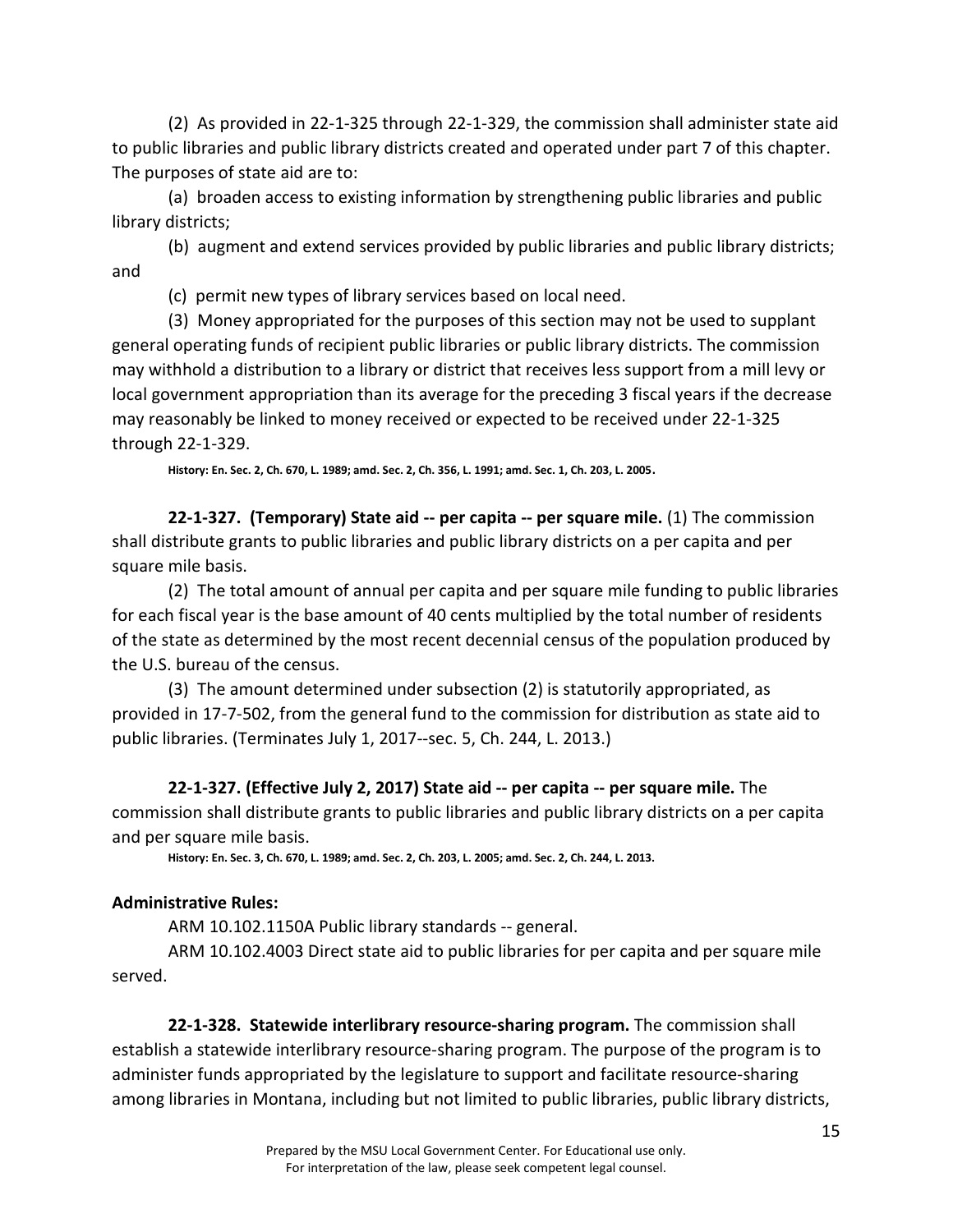libraries operated by public schools or school districts, libraries operated by public colleges or universities, tribal libraries, libraries operated by public agencies for institutionalized persons, and libraries operated by nonprofit, private medical, educational, or research institutions. **History: En. Sec. 4, Ch. 670, L. 1989; amd. Sec. 1, Ch. 183, L. 1999; amd. Sec. 2, Ch. 47, L. 2009.** 

#### **Administrative Rules:**

ARM 10.102.4001 Resource sharing.

**22-1-329. Statewide library access program.** The commission shall develop a voluntary statewide library access program whereby a participating library may allow access to the library's materials and services by patrons registered and in good standing with another library. **History: En. Sec. 5, Ch. 670, L. 1989; amd. Sec. 3, Ch. 47, L. 2009.** 

**22-1-330. Commission rulemaking authority.** The commission may adopt rules and procedures for:

(1) the distribution of state aid to public libraries and public library districts on a per capita and per square mile basis, as provided in 22-1-327;

- (2) the statewide library access program provided for in 22-1-329;
- (3) the statewide interlibrary resource-sharing program provided for in 22-1-328;
- (4) distribution of base grants provided for in 22-1-331; and

(5) the composition of the library federation board of trustees, as provided in 22-1-404. **History: En. Sec. 6, Ch. 670, L. 1989; amd. Sec. 2, Ch. 183, L. 1999; amd. Sec. 3, Ch. 203, L. 2005; amd. Sec. 4, Ch. 47, L. 2009.** 

### **Administrative Rules:**

ARM 10.102.4001 Resource sharing.

ARM 10.102.4003 Direct state aid to public libraries for per capita and per square mile served.

**22-1-331. Base grants.** The commission shall provide a base grant for each public library to support the cooperative activities and services of the six library federations in the state. **History: En. Sec. 7, Ch. 670, L. 1989.** 

### **Administrative Rules:**

ARM 10.102.1150D Public library standards -- finance.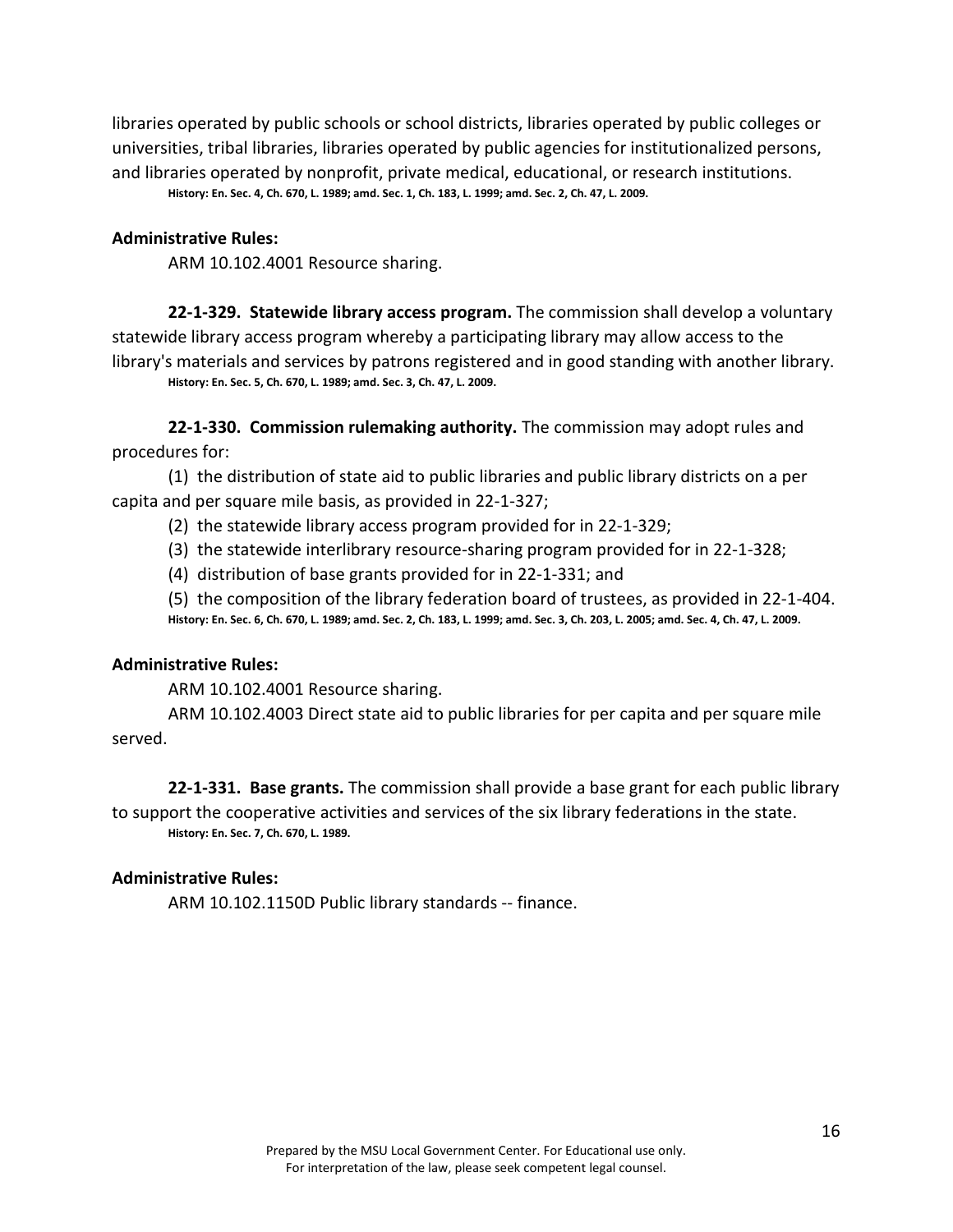# **Title 15. TAXATION CHAPTER 10. PROPERTY TAX LEVIES Part 4. Limitation on Property Taxes**

**15-10-420. Procedure for calculating levy.** (1) (a) Subject to the provisions of this section, a governmental entity that is authorized to impose mills may impose a mill levy sufficient to generate the amount of property taxes actually assessed in the prior year plus onehalf of the average rate of inflation for the prior 3 years. The maximum number of mills that a governmental entity may impose is established by calculating the number of mills required to generate the amount of property tax actually assessed in the governmental unit in the prior year based on the current year taxable value, less the current year's newly taxable value, plus one-half of the average rate of inflation for the prior 3 years.

(b) A governmental entity that does not impose the maximum number of mills authorized under subsection (1)(a) may carry forward the authority to impose the number of mills equal to the difference between the actual number of mills imposed and the maximum number of mills authorized to be imposed. The mill authority carried forward may be imposed in a subsequent tax year.

(c) For the purposes of subsection (1)(a), the department shall calculate one-half of the average rate of inflation for the prior 3 years by using the consumer price index, U.S. city average, all urban consumers, using the 1982-84 base of 100, as published by the bureau of labor statistics of the United States department of labor.

(2) A governmental entity may apply the levy calculated pursuant to subsection (1)(a) plus any additional levies authorized by the voters, as provided in 15-10-425, to all property in the governmental unit, including newly taxable property.

(3) (a) For purposes of this section, newly taxable property includes:

(i) annexation of real property and improvements into a taxing unit;

(ii) construction, expansion, or remodeling of improvements;

(iii) transfer of property into a taxing unit;

(iv) subdivision of real property; and

(v) transfer of property from tax-exempt to taxable status.

(b) Newly taxable property does not include an increase in value that arises because of an increase in the incremental value within a tax increment financing district.

(4) (a) For the purposes of subsection (1), the taxable value of newly taxable property includes the release of taxable value from the incremental taxable value of a tax increment financing district because of:

(i) a change in the boundary of a tax increment financing district;

(ii) an increase in the base value of the tax increment financing district pursuant to 7-15- 4287; or

(iii) the termination of a tax increment financing district.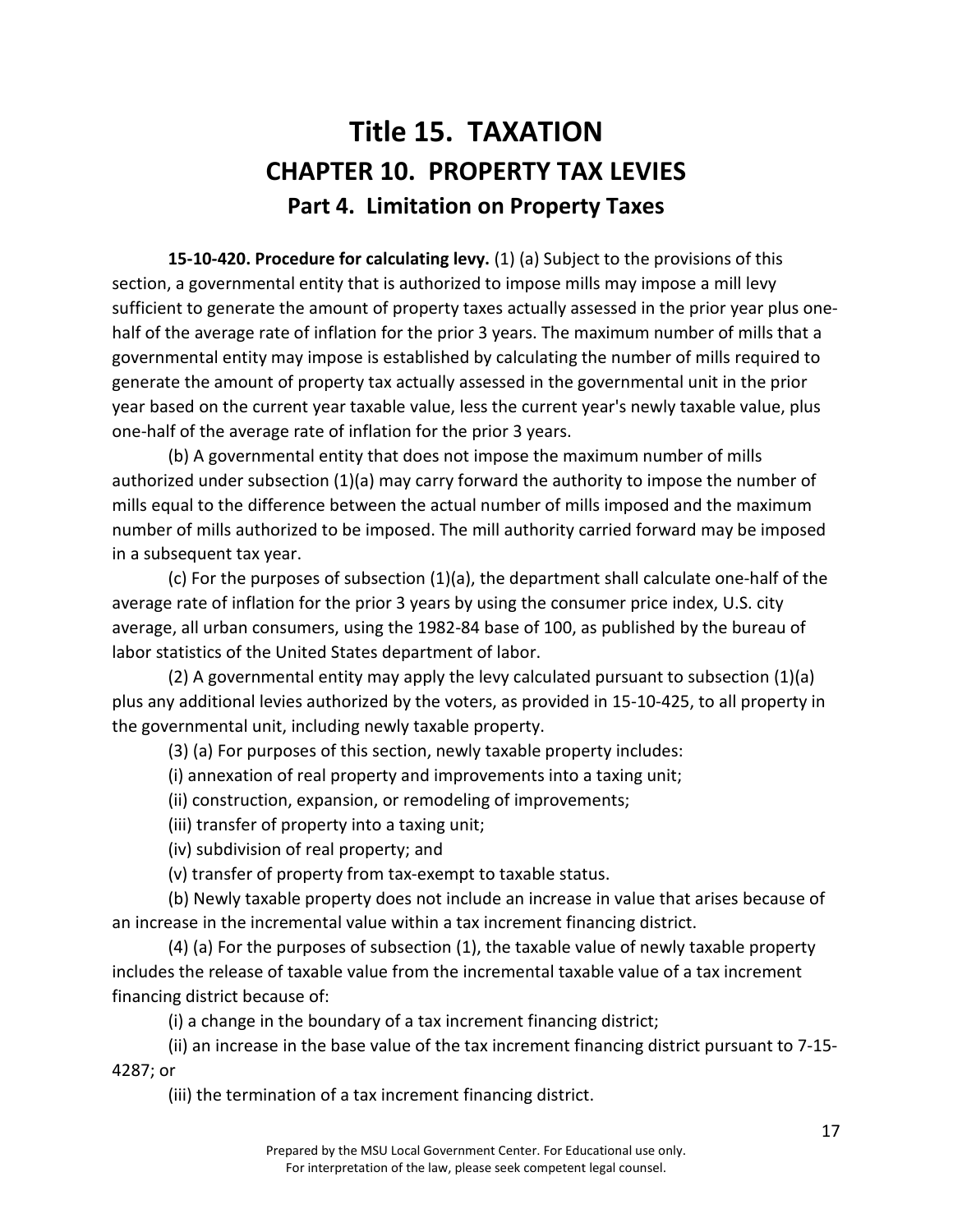(b) If a tax increment financing district terminates prior to the certification of taxable values as required in 15-10-202, the increment value is reported as newly taxable property in the year in which the tax increment financing district terminates. If a tax increment financing district terminates after the certification of taxable values as required in 15-10-202, the increment value is reported as newly taxable property in the following tax year.

(c) For the purpose of subsection (3)(a)(ii), the value of newly taxable class four property that was constructed, expanded, or remodeled property since the completion of the last reappraisal cycle is the current year market value of that property less the previous year market value of that property.

(d) For the purpose of subsection (3)(a)(iv), the subdivision of real property includes the first sale of real property that results in the property being taxable as class four property under 15-6-134 or as nonqualified agricultural land as described in 15-6-133(1)(c).

(5) Subject to subsection (8), subsection (1)(a) does not apply to:

(a) school district levies established in Title 20; or

(b) a mill levy imposed for a newly created regional resource authority.

(6) For purposes of subsection (1)(a), taxes imposed do not include net or gross proceeds taxes received under 15-6-131 and 15-6-132.

(7) In determining the maximum number of mills in subsection (1)(a), the governmental entity:

(a) may increase the number of mills to account for a decrease in reimbursements; and

(b) may not increase the number of mills to account for a loss of tax base because of legislative action that is reimbursed under the provisions of 15-1-121(7).

(8) The department shall calculate, on a statewide basis, the number of mills to be imposed for purposes of 15-10-108, 20-9-331, 20-9-333, 20-9-360, and 20-25-439. However, the number of mills calculated by the department may not exceed the mill levy limits established in those sections. The mill calculation must be established in tenths of mills. If the mill levy calculation does not result in an even tenth of a mill, then the calculation must be rounded up to the nearest tenth of a mill.

(9) (a) The provisions of subsection (1) do not prevent or restrict:

(i) a judgment levy under 2-9-316, 7-6-4015, or 7-7-2202;

(ii) a levy to repay taxes paid under protest as provided in 15-1-402;

(iii) an emergency levy authorized under 10-3-405, 20-9-168, or 20-15-326;

(iv) a levy for the support of a study commission under 7-3-184;

(v) a levy for the support of a newly established regional resource authority;

(vi) the portion that is the amount in excess of the base contribution of a governmental entity's property tax levy for contributions for group benefits excluded under 2-9-212 or 2-18- 703;

(vii) a levy for reimbursing a county for costs incurred in transferring property records to an adjoining county under 7-2-2807 upon relocation of a county boundary; or

(viii) a levy used to fund the sheriffs' retirement system under 19-7-404(2)(b).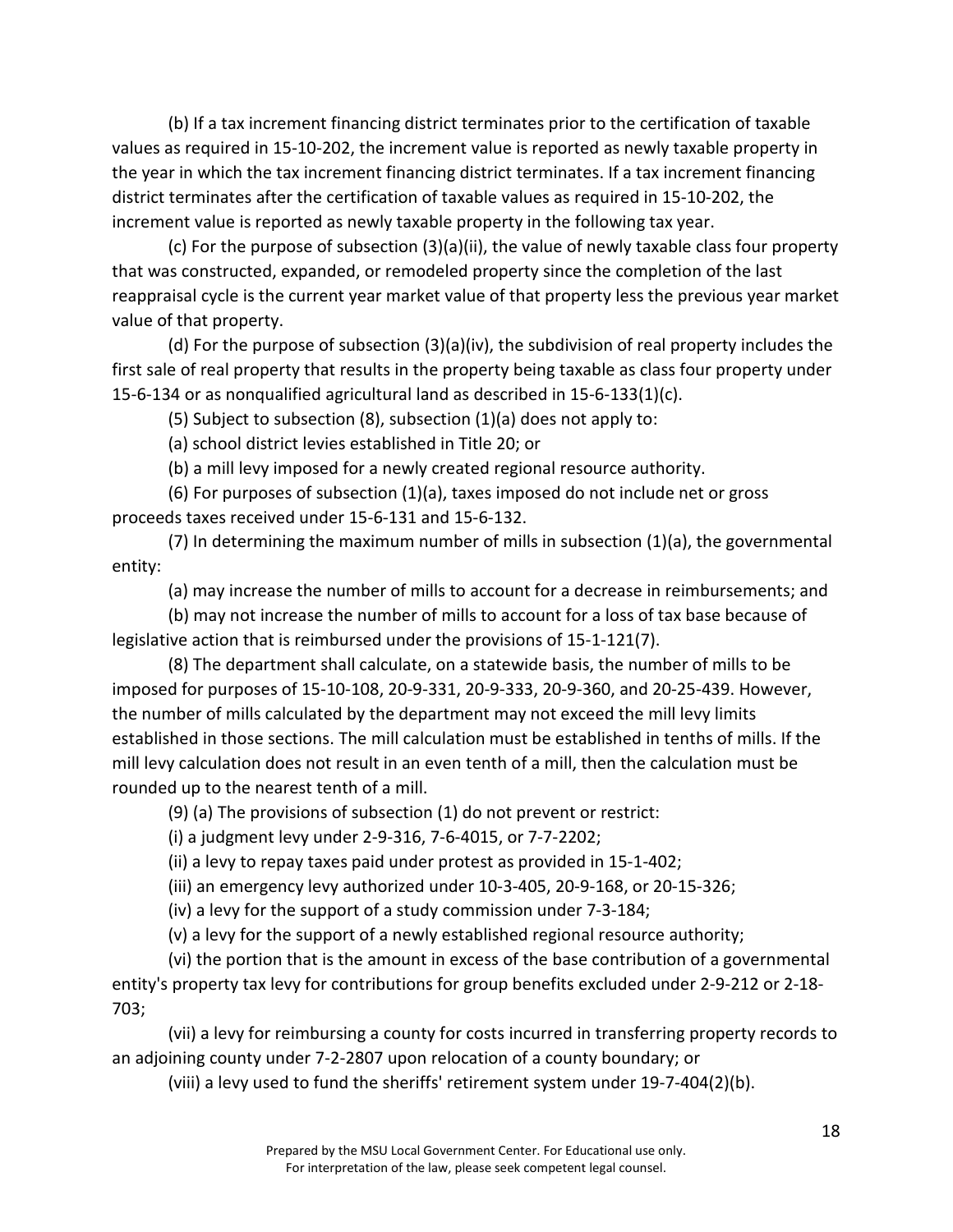(b) A levy authorized under subsection (9)(a) may not be included in the amount of property taxes actually assessed in a subsequent year.

(10) A governmental entity may levy mills for the support of airports as authorized in 67- 10-402, 67-11-301, or 67-11-302 even though the governmental entity has not imposed a levy for the airport or the airport authority in either of the previous 2 years and the airport or airport authority has not been appropriated operating funds by a county or municipality during that time.

(11) The department may adopt rules to implement this section. The rules may include a method for calculating the percentage of change in valuation for purposes of determining the elimination of property, new improvements, or newly taxable value in a governmental unit.

**History: En. Sec. 1, Ch. 584, L. 1999; amd. Secs. 6, 16(1), Ch. 11, Sp. L. May 2000; amd. Sec. 1, Ch. 191, L. 2001; amd. Sec. 1, Ch. 220, L. 2001; amd. Sec. 3, Ch. 361, L. 2001; amd. Sec. 3, Ch. 511, L. 2001; amd. Sec. 7, Ch. 571, L. 2001; amd. Sec. 94, Ch. 574, L. 2001; amd. Sec. 1, Ch. 115, L. 2003; amd. Sec. 1, Ch. 476, L. 2003; amd. Sec. 3, Ch. 376, L. 2005; amd. Sec. 3, Ch. 545, L. 2005; amd. Sec. 20, Ch. 521, L. 2007; amd. Sec. 26, Ch. 2, L. 2009; amd. Sec. 3, Ch. 57, L. 2009; amd. Sec. 27, Ch. 351, L. 2009; amd. Sec. 3, Ch. 412, L. 2009; amd. Sec. 9, Ch. 483, L. 2009; amd. Sec. 18, Ch. 347, L. 2011; amd. Sec. 2, Ch. 393, L. 2011; amd. Sec. 5, Ch. 411, L. 2011; amd. Sec. 22, Ch. 361, L. 2015; amd. Sec. 1, Ch. 328, L. 2017.**

#### **Attorney General Opinions:**

*Library Board Alone Has Authority to Spend Its Reserve Funds -- Library's Proposed Budget Subject to Approval by Local Governing Body -- Local Governing Body Has Sole Discretion to Levy Mills in Support of Library:* Prior to 2001, a library board had complete control over its budget. While a library board still has the sole discretion to determine how to use the library's unspent funds under 22-1-309, its budget must be approved by the local governing body. Moreover, the local governing body, not the library board, determines the number of mills to levy in support of the library. Finally, the local governing body has no obligation to continue to levy any certain number of mills for the library in perpetuity. 54 A.G. Op. 7 (2012).

*County Commission Generally Obligated to Fund Library Budget -- County Allowed to Bind Itself to Fund Library Budget Through Interlocal Agreement:* The Board of County Commissioners is generally obligated to fund the county library budget, as submitted by the library board pursuant to 22-1-309, within the limits set in this section. The 2001 statutory changes did not delete a library board's authority to determine the amount of financial support required by the library, nor did the changes confer on the Board of County Commissioners the authority to modify a library budget submitted by the library board. Further, nothing in the 2001 tax and budget amendments prevents a county from voluntarily entering an interlocal agreement to provide that the county would accept a library board's budget proposal and levy the necessary mills to fund it. 49 A.G. Op. 16 (2002). See also 41 A.G. Op. 91 (1986), and 48 A.G. Op. 3 (1999). However, see 54 A.G. Op. 7 (2012), which concluded that the local governing body alone has the authority to determine the number of mills to levy in support of the library.

**15-10-425. Mill levy election.** (1) A county, consolidated government, incorporated city, incorporated town, school district, or other taxing entity may impose a new mill levy, increase a mill levy that is required to be submitted to the electors, or exceed the mill levy limit provided for in 15-10-420 by conducting an election as provided in this section.